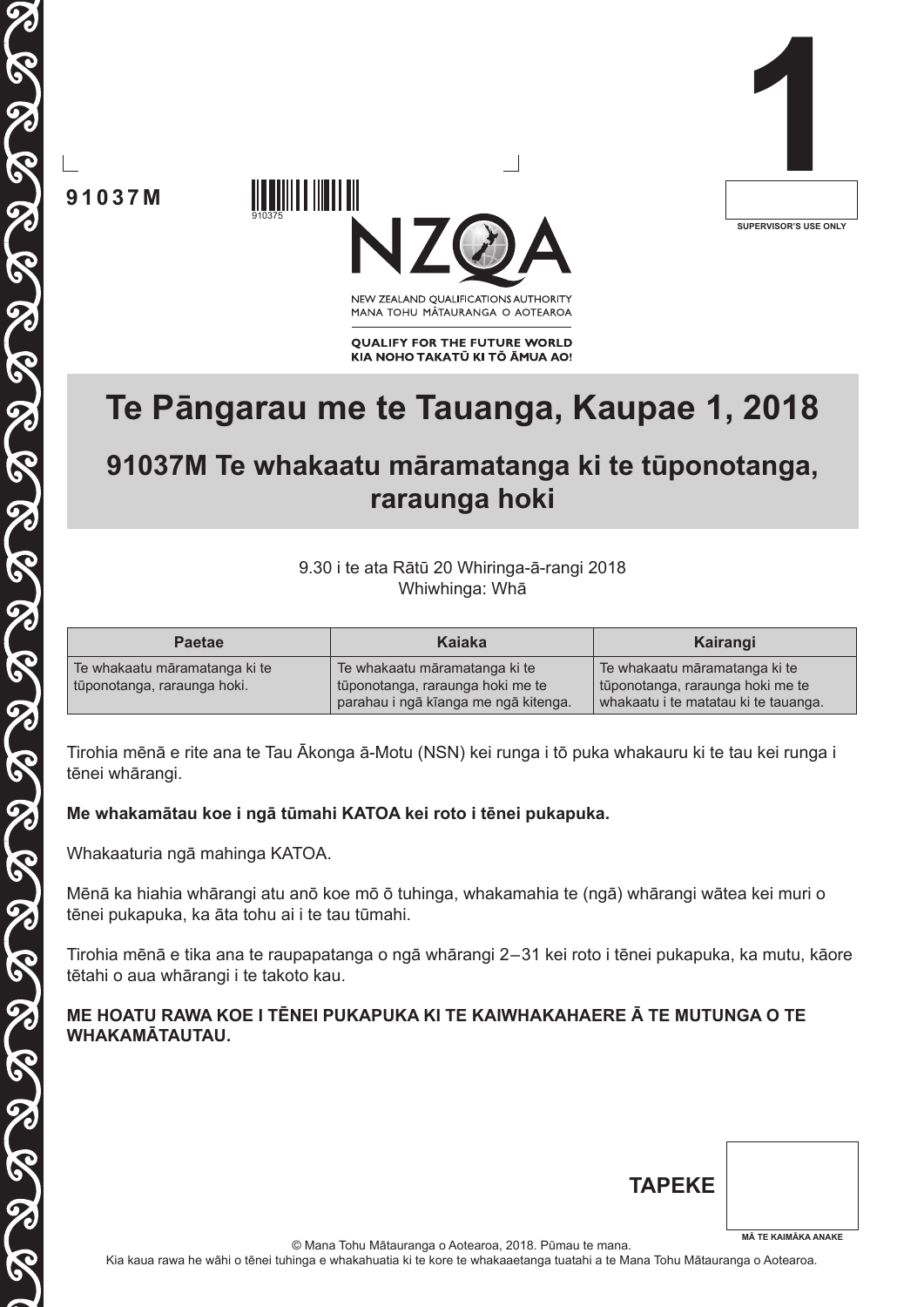

#### https://marttherev.wordpress.com/2011/09/05/pylons-i-have-known/

## **TŪMAHI TUATAHI**

(a) Ina weto whānui ana te ratonga hiko, he kotinga hiko tērā.

 E whakaatu ana te ripanga i raro:

- • te maha o ngā kotinga hiko i te tau 2015 i Te Ika-a-Māui me te pūtake i tautohua o ia kotinga hiko
- • te maha o ngā kotinga hiko i te tau 2015 i Te Waipounamu me te pūtake i tautohua o ia kotinga hiko.

|               |                |                 | Pūtake        |            |               |
|---------------|----------------|-----------------|---------------|------------|---------------|
|               | <b>Huarere</b> | Ngā<br>kararehe | Aituā<br>waka | Tētahi atu | <b>Tapeke</b> |
| Te Ika-a-Māui | 18             |                 | 14            |            | 44            |
| Te Waipounamu | 10             | $\overline{2}$  | 3             |            | 20            |
| <b>Tapeke</b> | 28             |                 |               |            | 64            |

 (i) He aha te tūponotanga ko te huarere te pūtake o te kotinga i Te Ika-a-Māui me Te Waipounamu i te tau 2015?

 (ii) He kotinga hiko i Te Waipounamu i te tau 2015.

 He aha te tūponotanga **ehara** ko te aituā waka te pūtake o tēnei?

2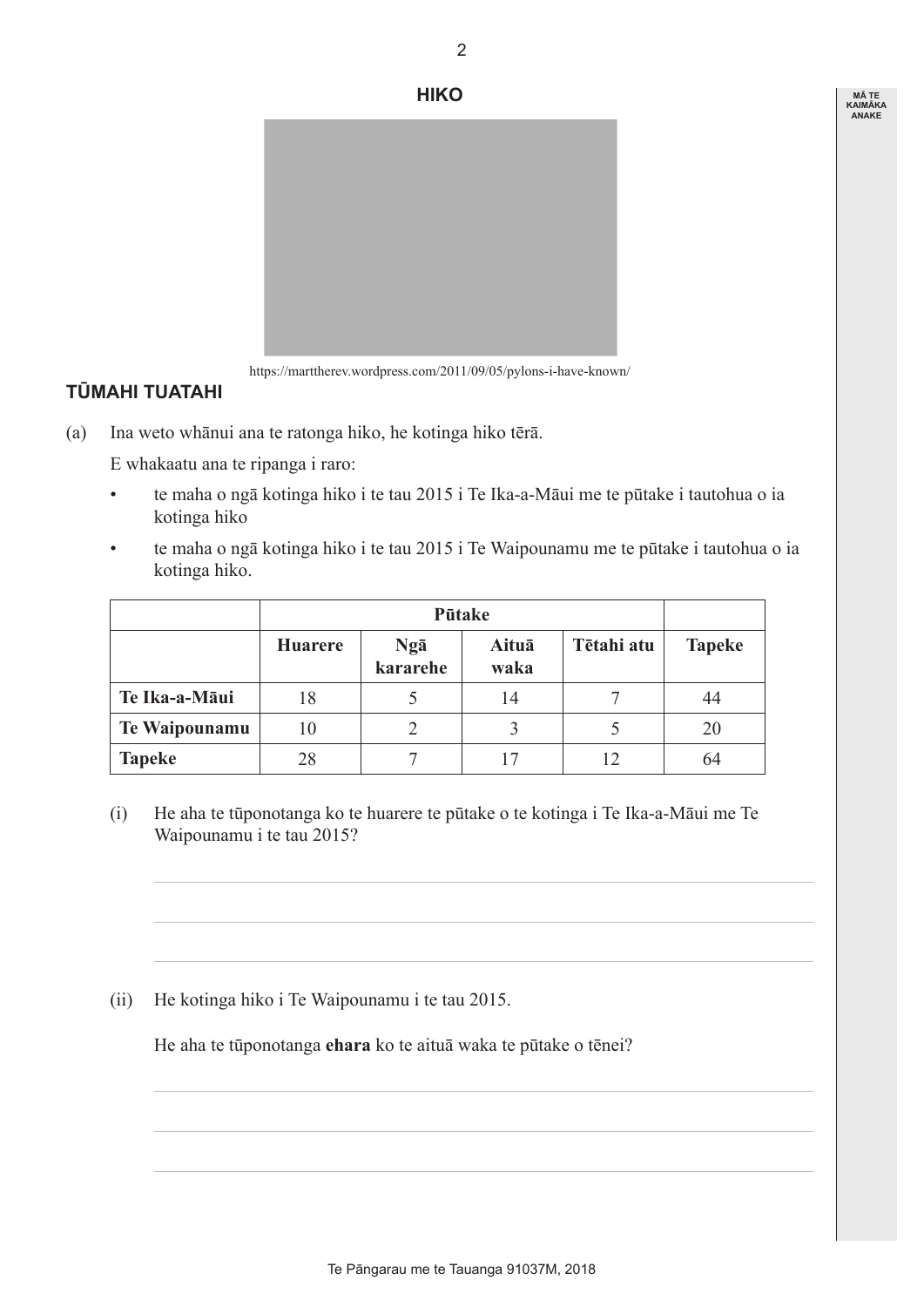#### **ELECTRICITY**



https://marttherev.wordpress.com/2011/09/05/pylons-i-have-known/

### **QUESTION ONE**

(a) When the supply of electricity stops, there is a power outage.

 The table below shows:

- the number of power outages during 2015 in the North Island together with the identified cause of each power outage
- the number of power outages during 2015 in the South Island together with the identified cause of each power outage.

|                     |         |                | Cause                      |              |               |
|---------------------|---------|----------------|----------------------------|--------------|---------------|
|                     | Weather | <b>Animals</b> | <b>Vehicle</b><br>accident | <b>Other</b> | <b>Totals</b> |
| <b>North Island</b> | 18      |                | 14                         |              | 44            |
| <b>South Island</b> | 10      |                |                            |              | 20            |
| <b>Totals</b>       | 28      |                |                            | 12           | 64            |

 (i) What was the probability that the weather caused a power outage in either the North Island or the South Island in 2015?

 (ii) There was a power outage in the South Island in 2015.

 What was the probability this was **not** caused by a vehicle accident?

3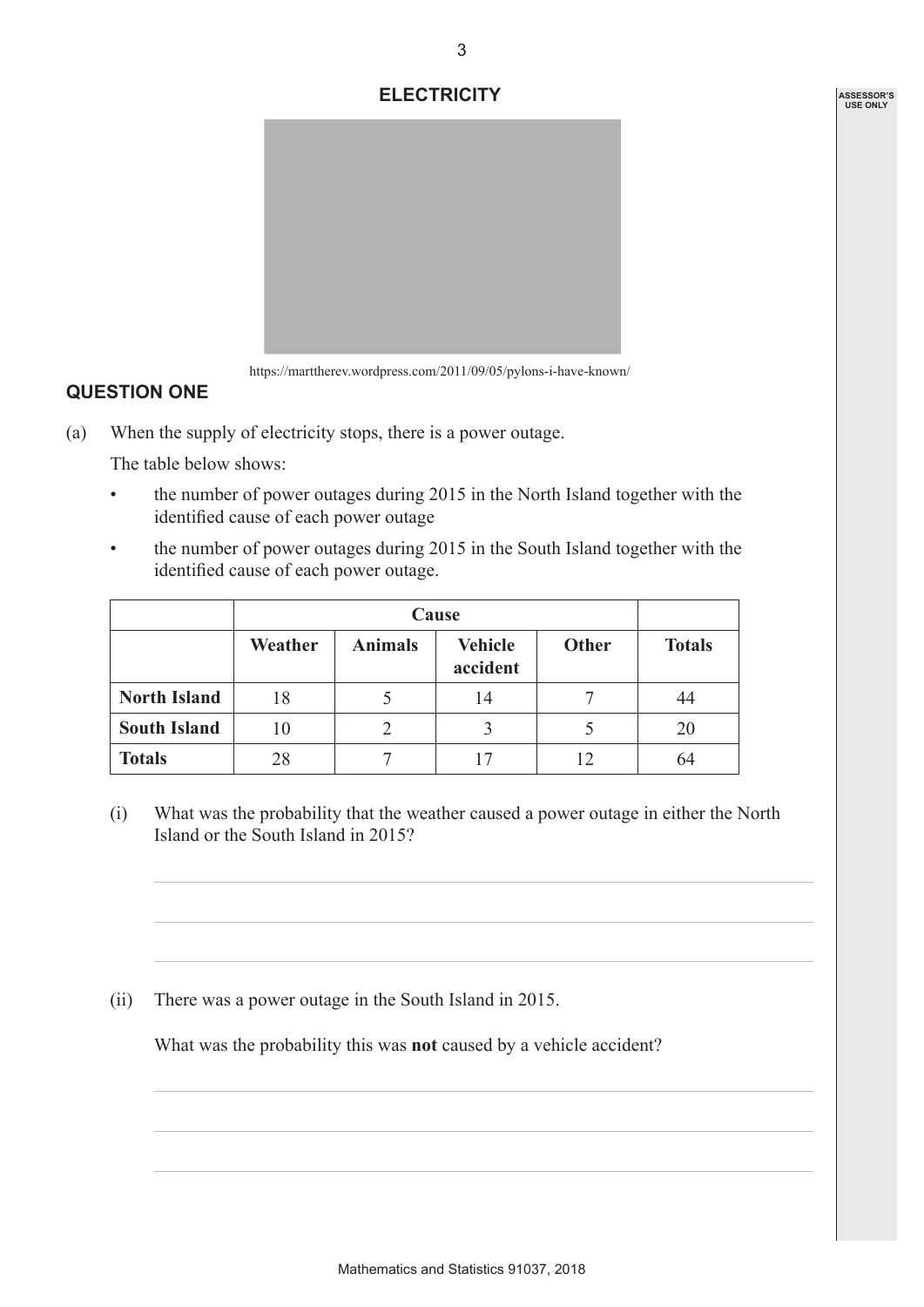(b) 75% o ngā kāinga kei runga i te ratonga hiko ā-motu o Aotearoa kei Te Ika-a-Māui. Ko te toenga atu kei Te Waipounamu.

 Ka whakamahi hiko te 70% o ngā kāinga i Te Ika-a-Māui me te 80% o ngā kāinga o Te Waipounamu hei whakamahana.

 (i) Tātaihia te tūponotanga o tētahi kāinga i kōwhiri matapōkeretia mai i Aotearoa whānui kei te hono ki te ratonga hiko ā-motu i Te Ika-a-Māui ME te whakamahi hiko hei whakamahana.

 *Āta whakaaturia ō mahinga.*

(ii) 1 500000 ngā kāinga puta noa i Aotearoa (i Te Ika-a-Māui me Te Waipounamu).

 Tātaihia **e hia** ngā kāinga kei te ratonga hiko ā-motu i Te Waipounamu **kāore** i te whakamahi hiko hei whakamahana.

*Āta whakaaturia ō mahinga.*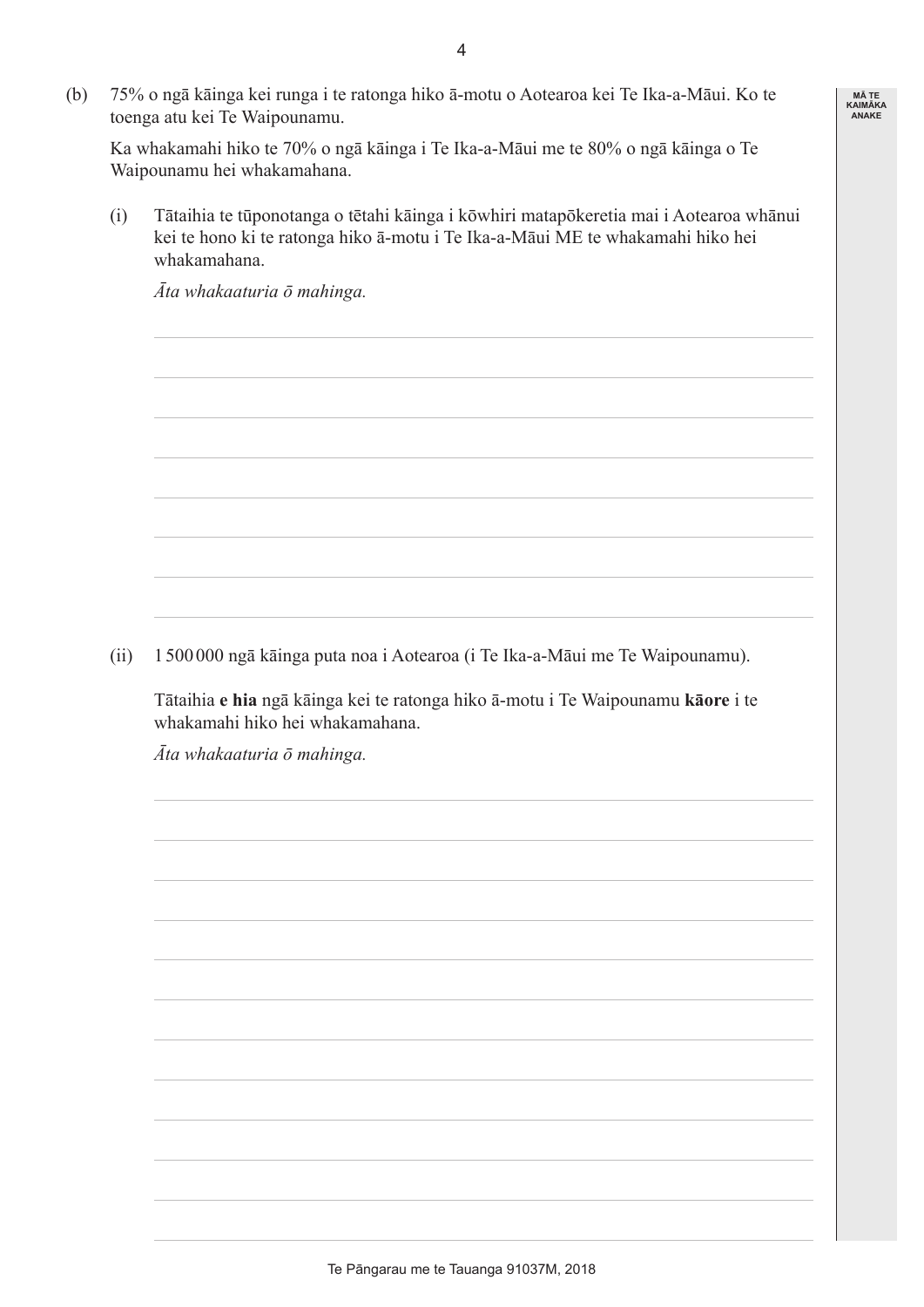(b) 75% of homes on the national power supply in New Zealand are in the North Island. The rest are in the South Island.

 70% of homes in the North Island and 80% of homes in the South Island use electricity for their heating.

 (i) Calculate the probability that a home selected randomly across New Zealand is on the national power supply in the North Island AND uses electricity for heating.

 *Show your working clearly.*

 (ii) There are 1500000 homes across New Zealand (both in the North Island and the South Island).

 Calculate **how many** of the homes on the national power supply in the South Island **do not** use electricity for heating.

 S*how your working clearly.*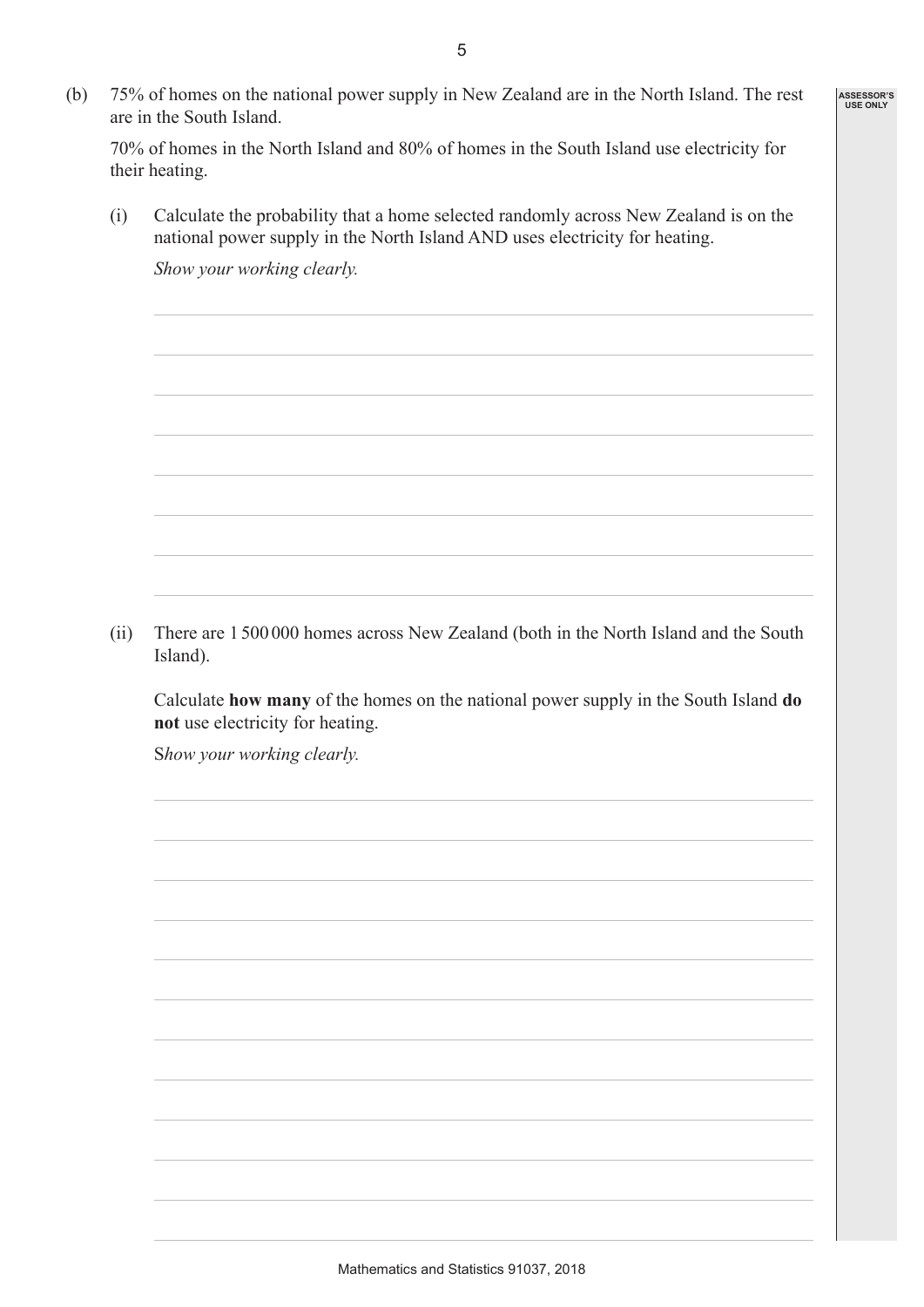(c) Ka taea ngā pūtake o ngā kotinga hiko te whakaatu ā-kauwhata.

 Mō ia motu, kei raro tētahi kauwhata e whakaatu ana i te ōrautanga o ngā kotinga hiko i te tau **2016** mō ia pūtake.



Nā ngā kauwhata porohita i puta ai te whakapae, "I Te Ika-a-Māui me Te Waipounamu, neke atu i te haurua o ngā kotinga hiko i ahu mai i ngā aituā waka, huarere rānei."

 Whakamāramahia mai mēnā kei te tika tēnei whakapae mō ia tau.

 *Whakamahia te whakaaro whaitake o te tauanga hei parahau i tāu tuhinga.*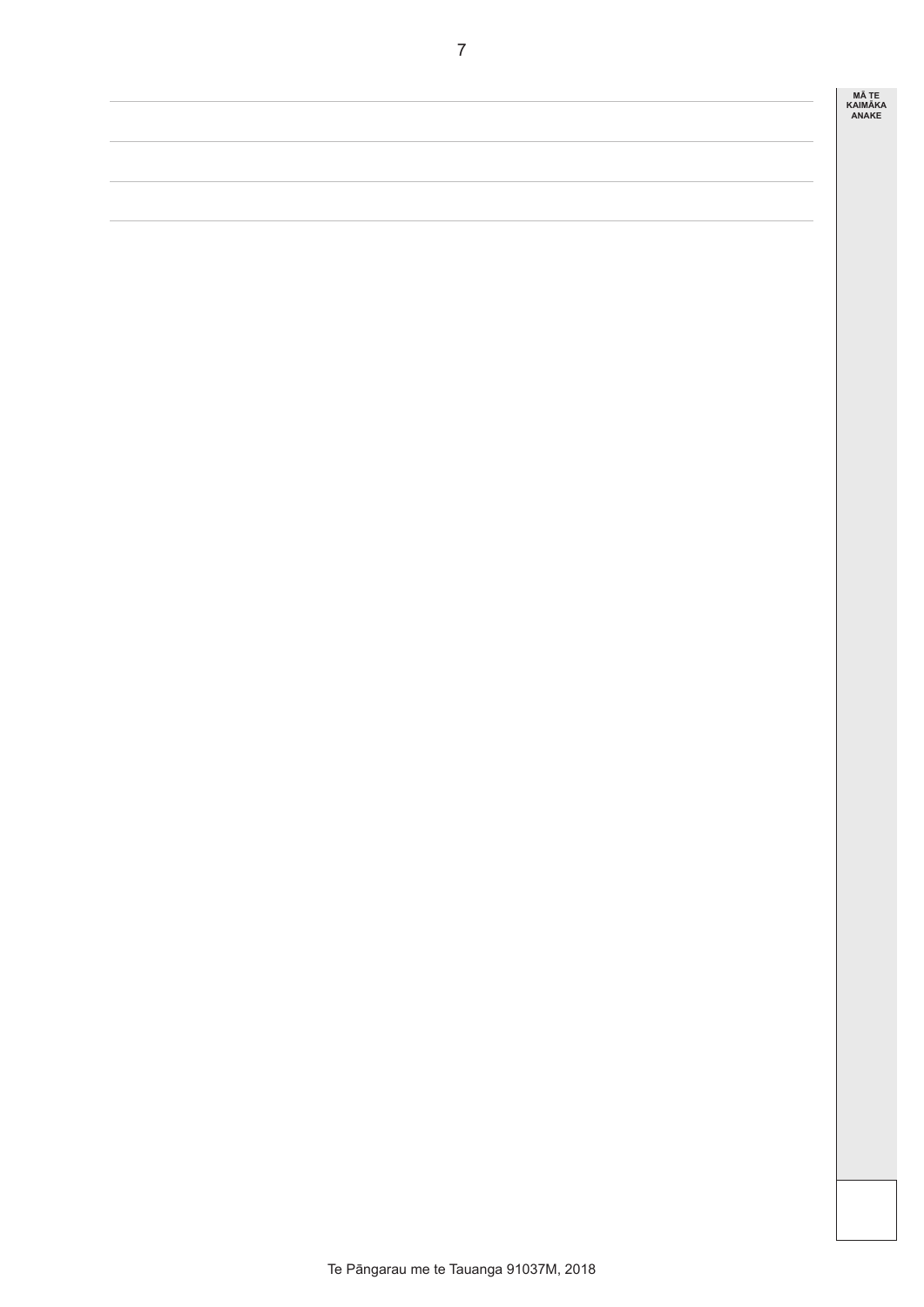(c) The causes of power outages can also be shown graphically.

 For each island, there is a graph below showing the percentage of power outages in **2016** for each of the causes.



The pie graphs lead to a claim that, "In both the North Island and the South Island, vehicle accidents or weather are the cause of over half of the power outages".

 Explain whether this claim will be true for every year.

 *Justify your answer with statistical reasoning.*

8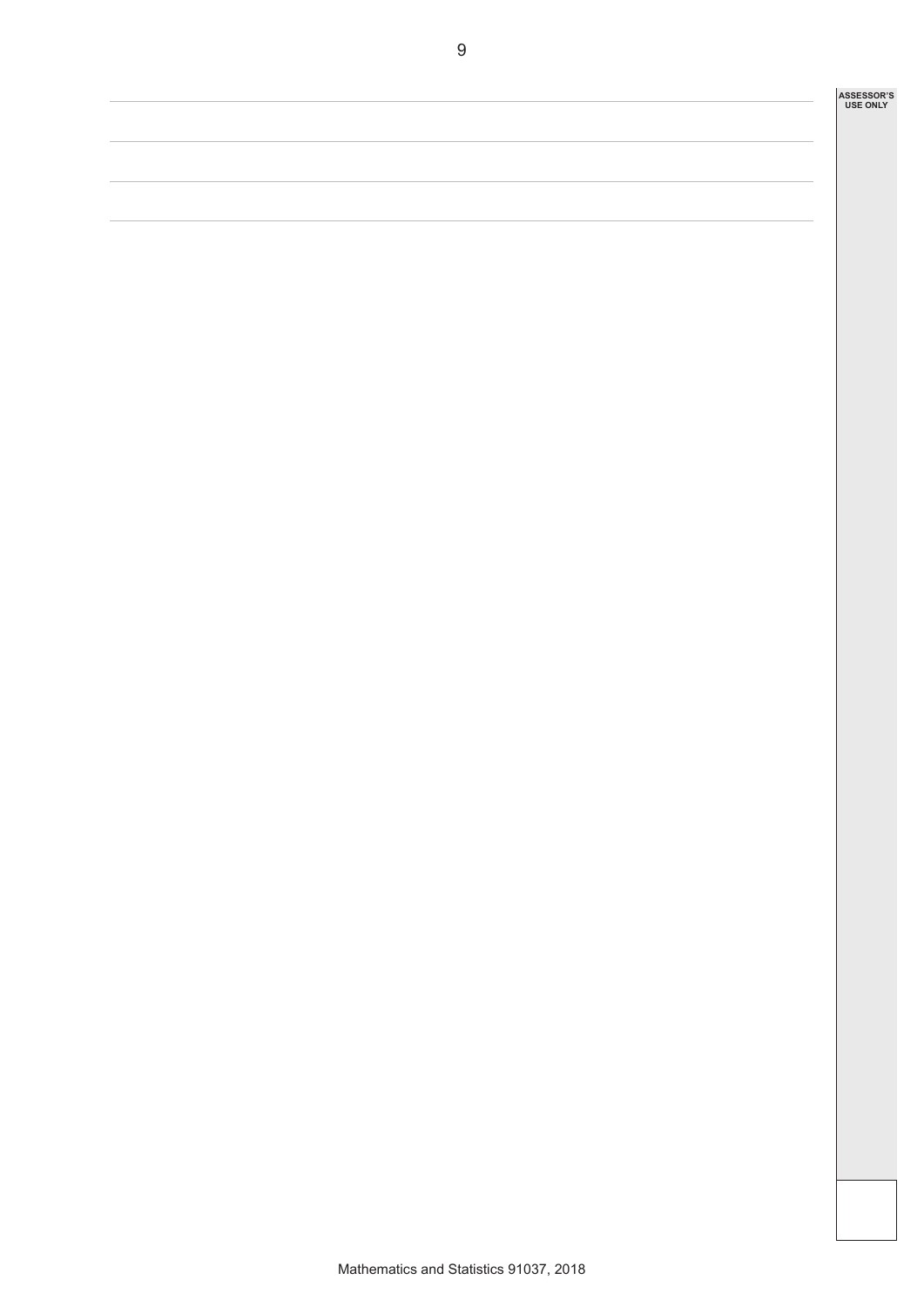### **TŪMAHI TUARUA**

(a) Ka whakamahia ētahi roto i Aotearoa ki te mahi hiko.

 I tuhia, i whakaaturia hoki i raro tētahi tīpakonga o ēnei roto ko te horahanga mata hei ha (heketea), me te kītanga ki te whakanao hiko e inea ana ki te MW (mekawata).



- (i) Ki te kauwhata i runga, porohitatia te pūwāhi **tika rawa** e tohu ana i tētahi roto e whakanao ana i ngā hiko iti nei engari he tino nui te horahanga mata.
- (ii) Tuhia te rahinga **tauwaenga** āwhiwhi o ngā hiko (ki te MW) e whakanaohia ana e ēnei roto i Aotearoa.

*Āta whakaaturia mai i pēhea tō whakarite i tō otinga.*

10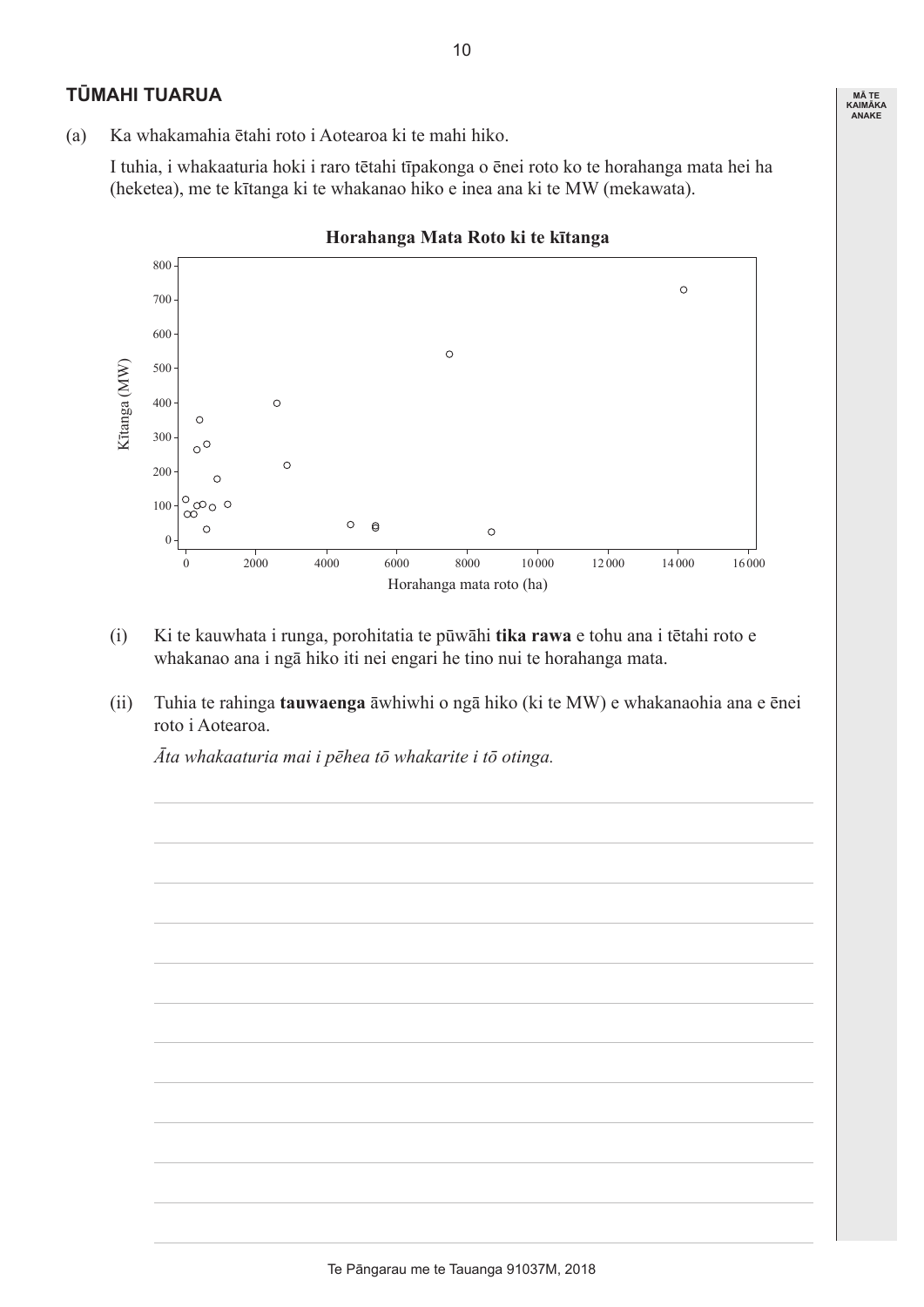| Kia mārama te parahau i ō whakaaro. |  |
|-------------------------------------|--|
|                                     |  |
|                                     |  |
|                                     |  |
|                                     |  |
|                                     |  |
|                                     |  |
|                                     |  |
|                                     |  |
|                                     |  |
|                                     |  |
|                                     |  |
|                                     |  |
|                                     |  |
|                                     |  |
|                                     |  |
|                                     |  |
|                                     |  |
|                                     |  |
|                                     |  |
|                                     |  |
|                                     |  |
|                                     |  |
|                                     |  |
|                                     |  |
|                                     |  |
|                                     |  |
|                                     |  |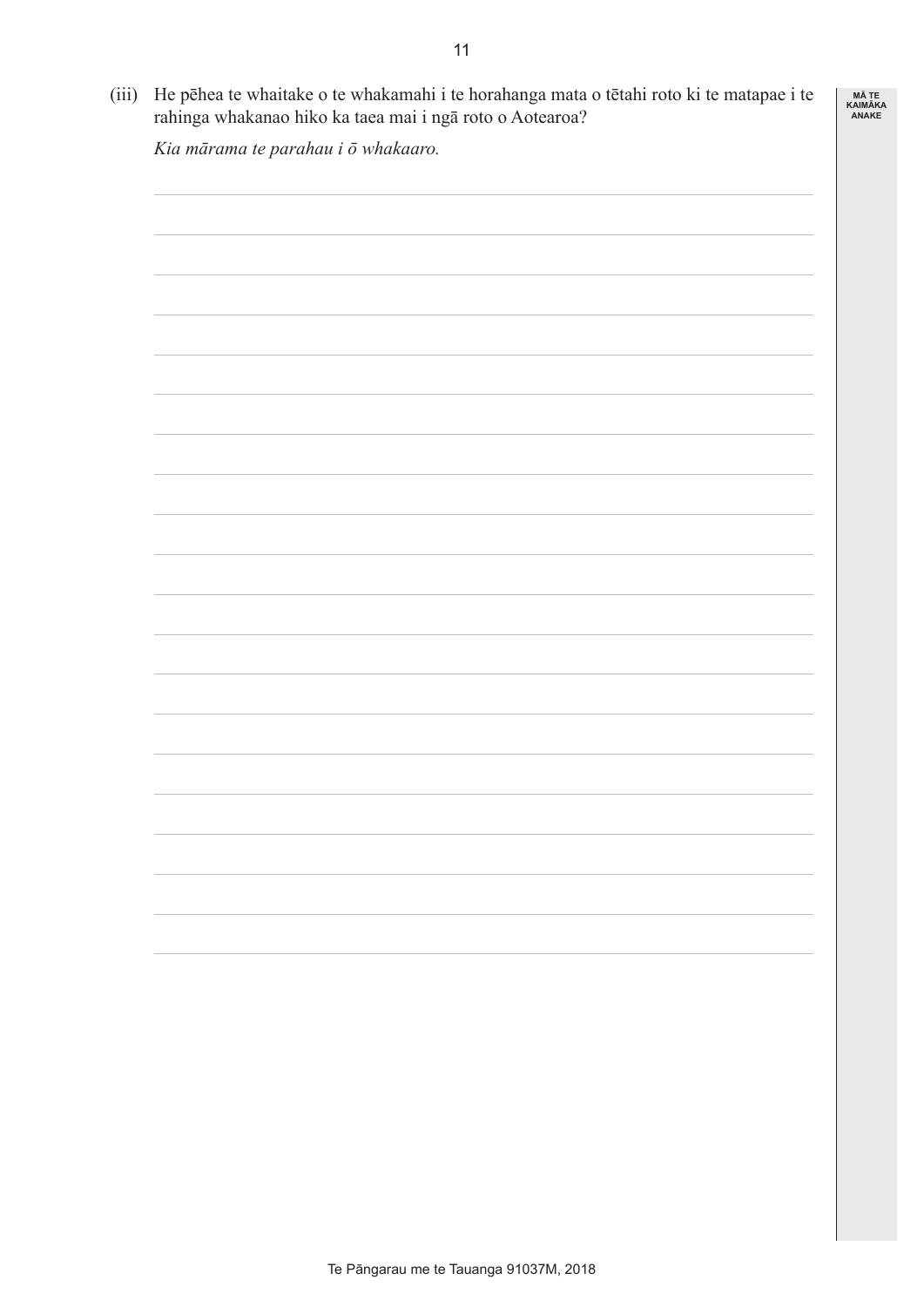#### **QUESTION TWO**

(a) Some lakes in New Zealand are used to produce electricity.

 A sample of these lakes had their surface area in ha (hectares) and their capacity to generate electricity, measured in MW (megawatts), recorded and displayed below.



- (i) On the graph above, circle the **most appropriate** point which indicates a lake which produces a small amount of electricity but has a large surface area.
- (ii) State the approximate **median** amount of electricity (in MW) produced by these lakes in New Zealand.

*Show how you reached your answer clearly.*

12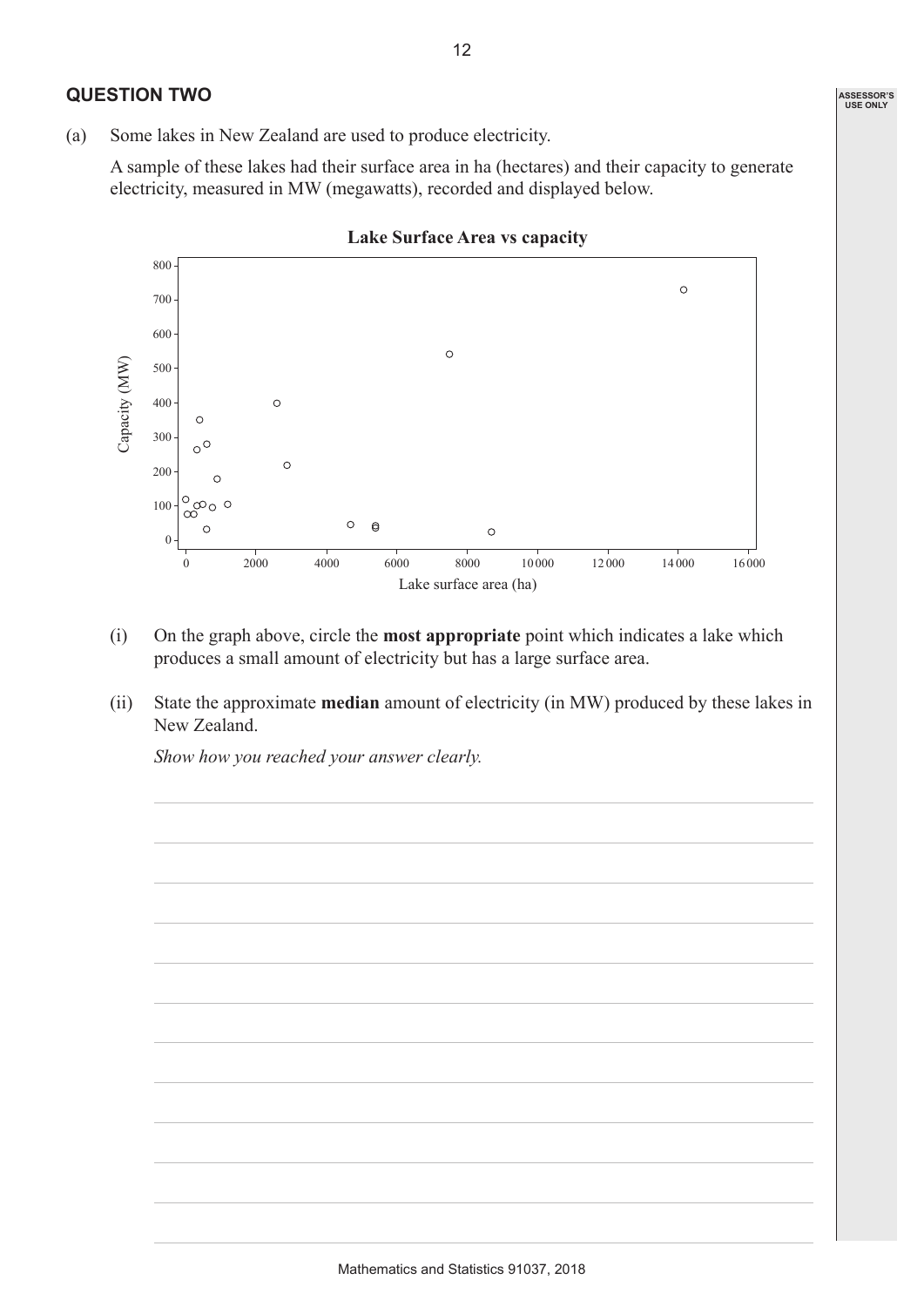$\mathbf{r}$ 

| Justify your reasoning clearly. |  |
|---------------------------------|--|
|                                 |  |
|                                 |  |
|                                 |  |
|                                 |  |
|                                 |  |
|                                 |  |
|                                 |  |
|                                 |  |
|                                 |  |
|                                 |  |
|                                 |  |
|                                 |  |
|                                 |  |
|                                 |  |
|                                 |  |
|                                 |  |
|                                 |  |
|                                 |  |
|                                 |  |
|                                 |  |
|                                 |  |
|                                 |  |
|                                 |  |
|                                 |  |
|                                 |  |
|                                 |  |
|                                 |  |
|                                 |  |
|                                 |  |
|                                 |  |
|                                 |  |
|                                 |  |
|                                 |  |
|                                 |  |
|                                 |  |
|                                 |  |
|                                 |  |
|                                 |  |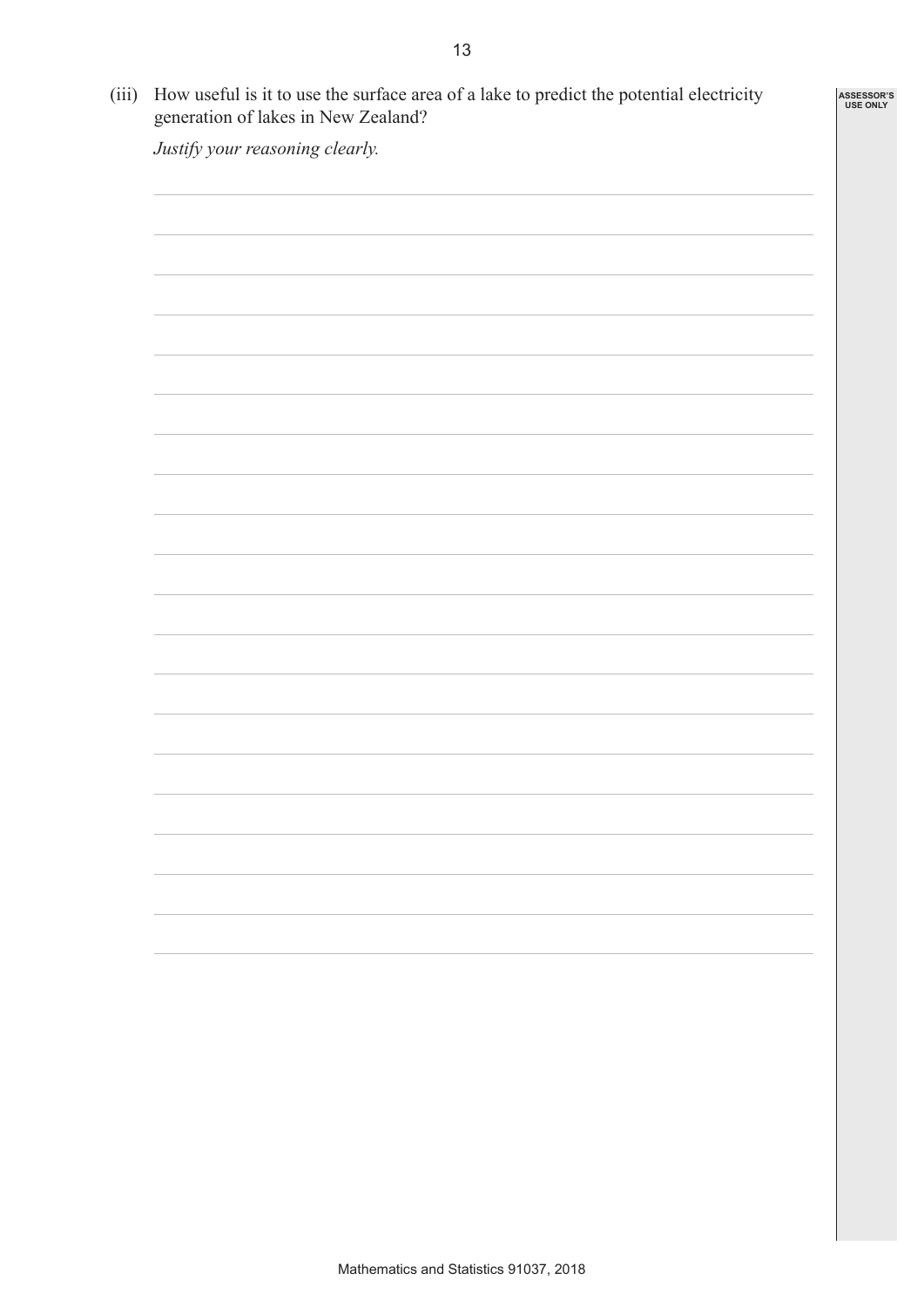(b) Ka taea anō e ngā kaiwhakamahi hiko te huri kaiwhakarato hiko e iti ake ai te utu ki a rātau.

 E whakaatu ana te kauwhata i raro i te maha o ngā huringa a ngā kaiwhakamahi hiko i te marama i Te Ika-a-Māui me Te Waipounamu mai i te tīmatanga o te tau 2004 ki te tīmatanga o te tau 2016.

**MĀ TE KAIMĀKA ANAKE**



**Ngā ia o ngā huringa kaiwhakarato hiko**

 (i) Āta whakamāramahia ngā āhuatanga hira o tēnei kauwhata, me te kōrero mō ngā wāhanga wā, mō Te Ika-a-Māui me Te Waipounamu rānei mēnā e tika ana.

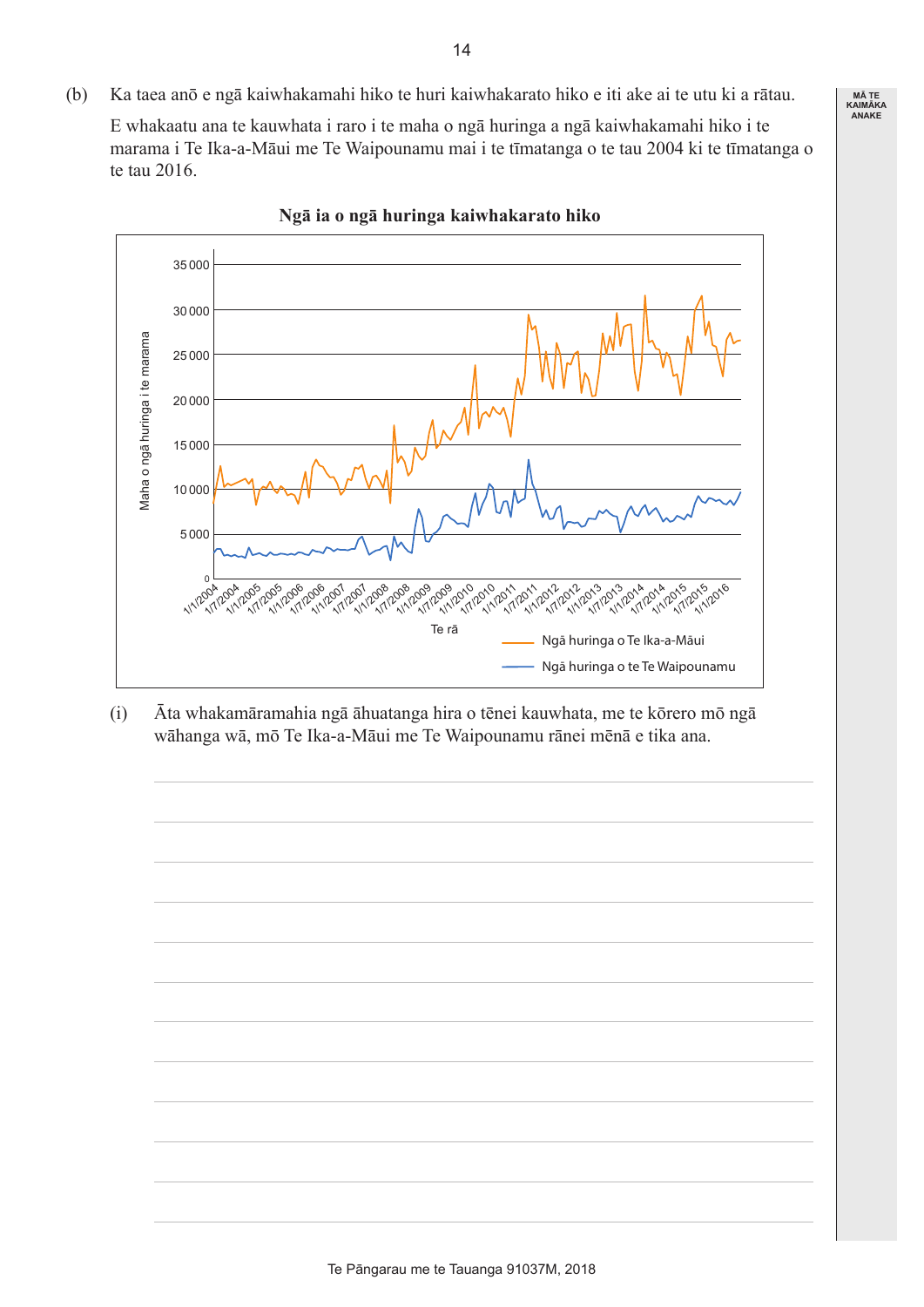| (ii) | Tuhia mēnā kei te Te Ika-a-Māui, Te Waipounamu rānei te taurangitanga nui rawa o ngā<br>huringa i te marama? |
|------|--------------------------------------------------------------------------------------------------------------|
|      | Homai ngā take tauanga e hāngai ana ki tō tuhinga.                                                           |
|      |                                                                                                              |
|      |                                                                                                              |
|      |                                                                                                              |
|      |                                                                                                              |
|      |                                                                                                              |
|      |                                                                                                              |
|      |                                                                                                              |
|      |                                                                                                              |
|      |                                                                                                              |
|      |                                                                                                              |
|      |                                                                                                              |
|      |                                                                                                              |
|      |                                                                                                              |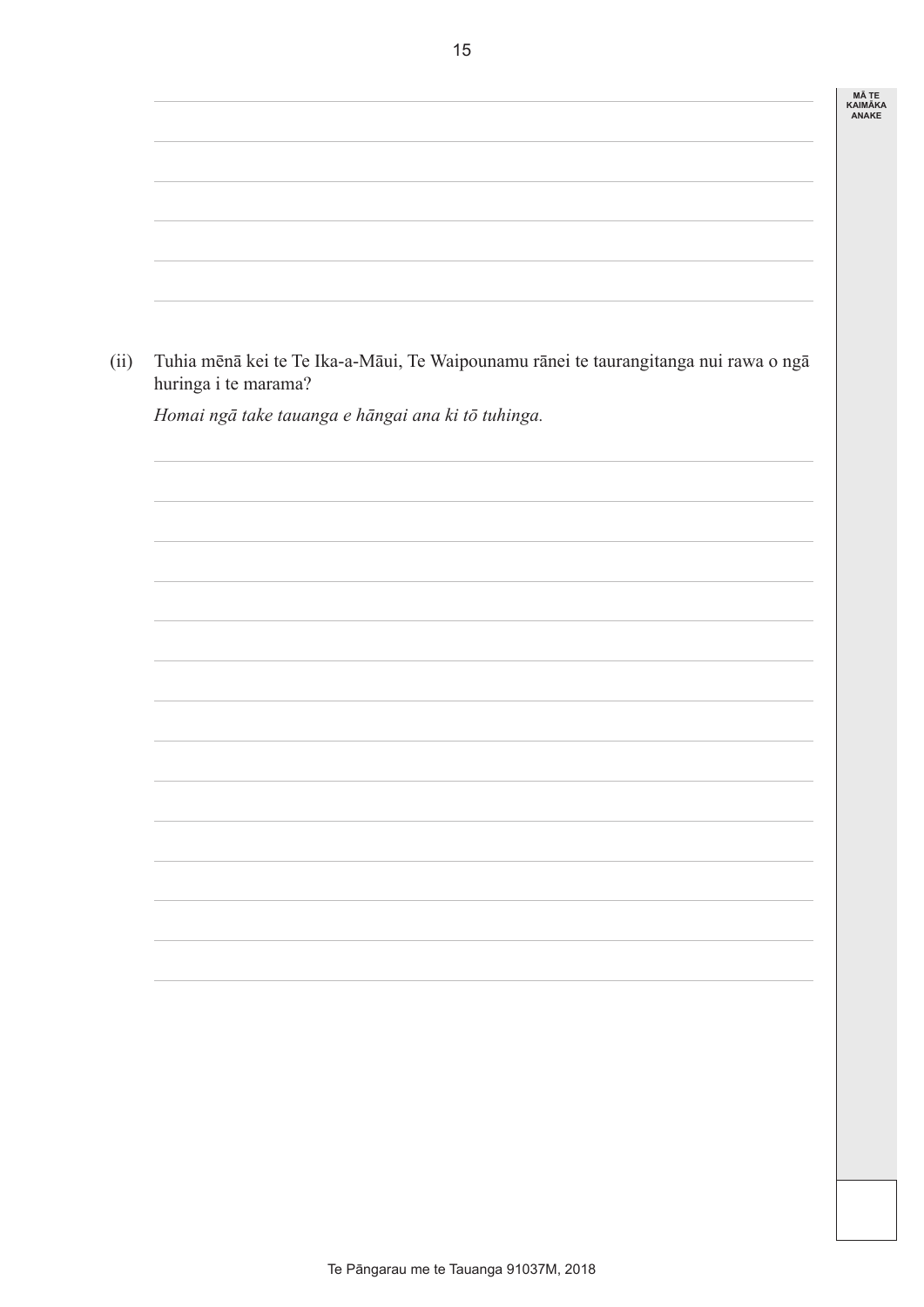(b) It is possible for electricity users to change electricity providers to get a cheaper deal.

 The graph below shows the number of changes made by electricity users per month in the North Island and South Island from the start of 2004 to the start of 2016.



**Trends in electricity provider changes**

 (i) Clearly describe the significant features of this graph, making reference to time periods, or to the North and South Islands if necessary.

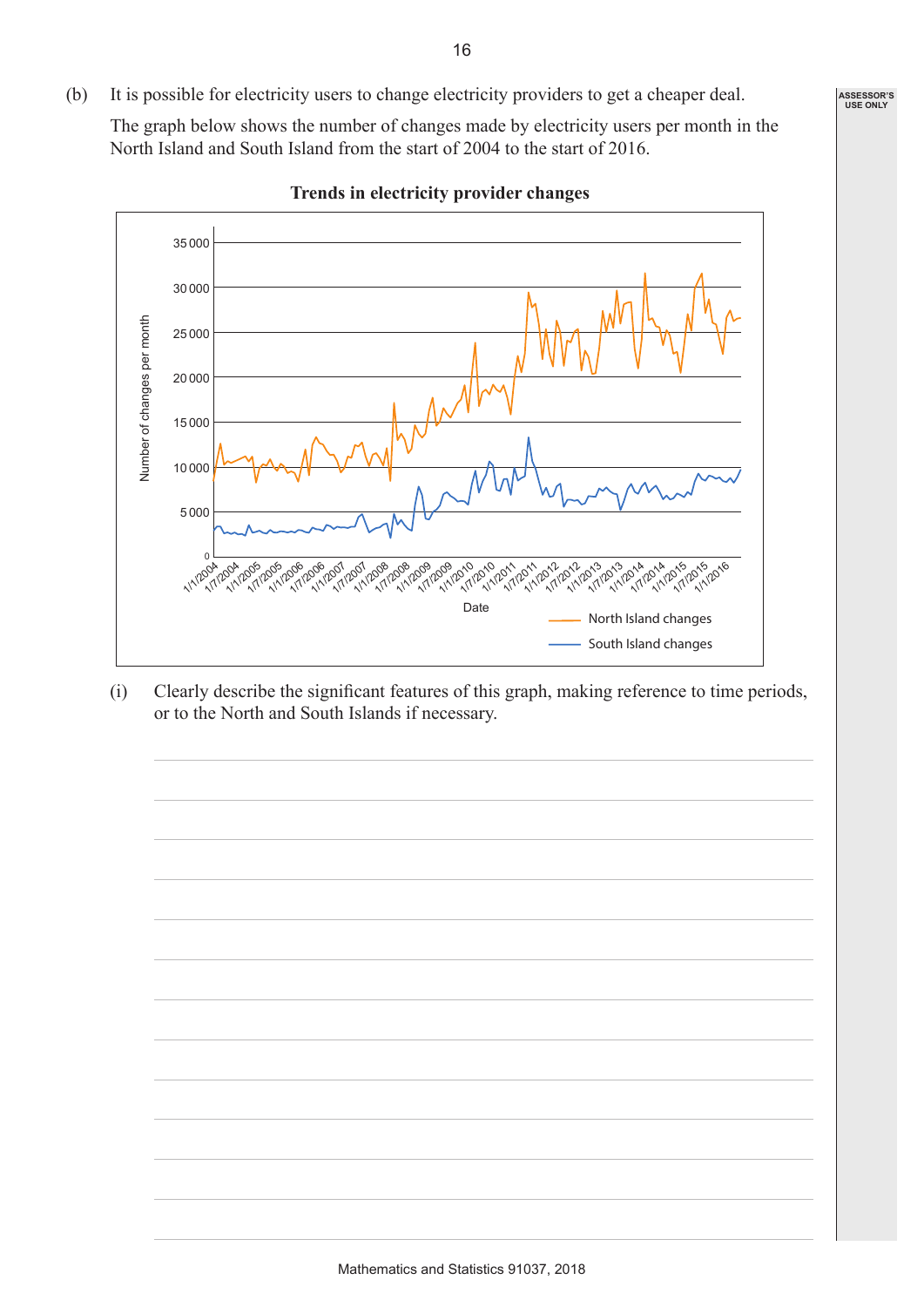| (ii) | State whether the North Island or the South Island has the greatest variation in the<br>number of changes per month? |  |
|------|----------------------------------------------------------------------------------------------------------------------|--|
|      | Give statistical reasons for your answer.                                                                            |  |
|      |                                                                                                                      |  |
|      |                                                                                                                      |  |
|      |                                                                                                                      |  |
|      |                                                                                                                      |  |
|      |                                                                                                                      |  |
|      |                                                                                                                      |  |
|      |                                                                                                                      |  |
|      |                                                                                                                      |  |
|      |                                                                                                                      |  |
|      |                                                                                                                      |  |
|      |                                                                                                                      |  |
|      |                                                                                                                      |  |

17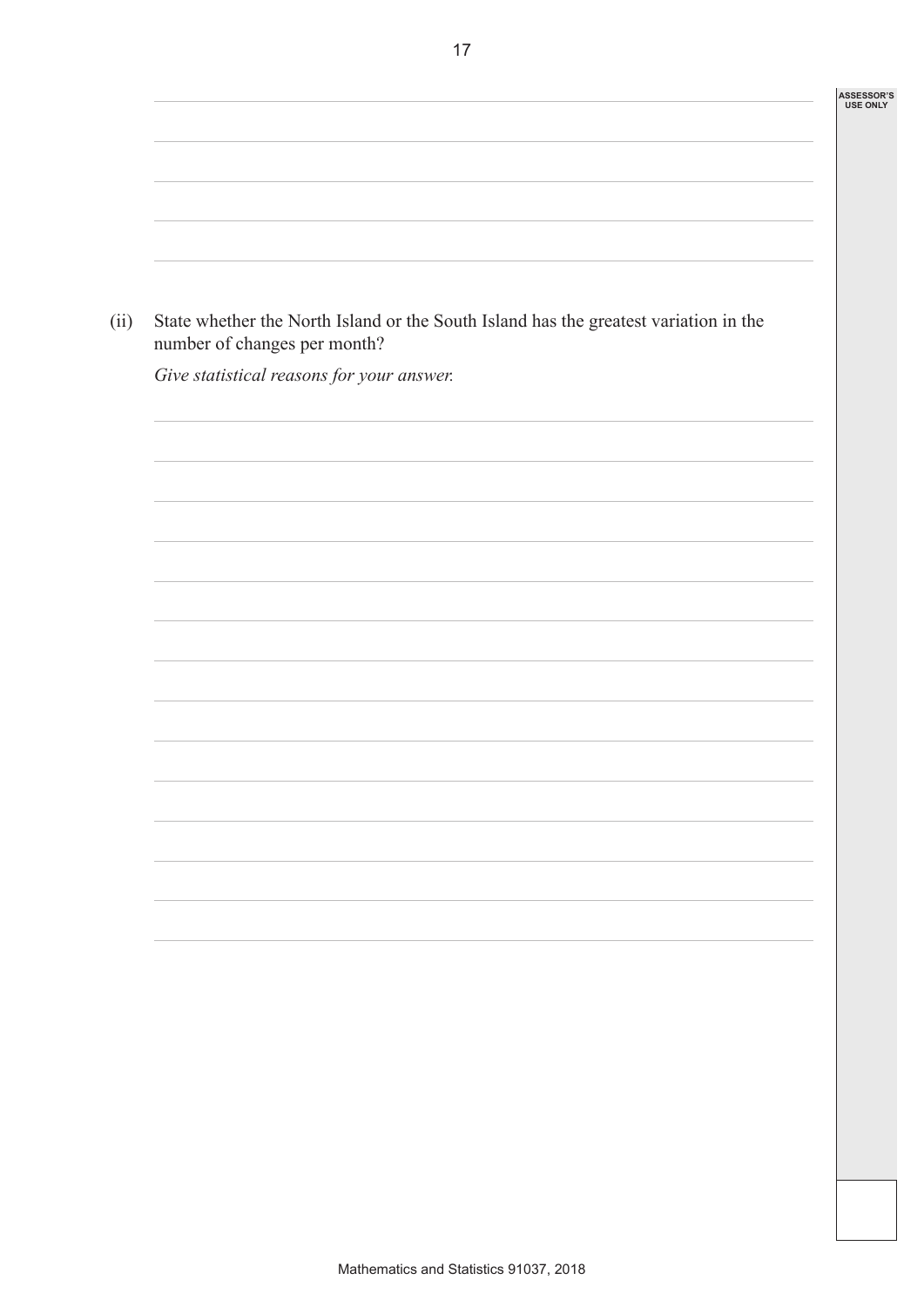### **TŪMAHI TUATORU**

(a) I mahia e te kaiwhakarato hiko a Nicole te kauwhata i raro o tana whakamahinga hiko mai i te Kohitātea ki te Hakihea mō te tau 2015 me te tau 2016.

 Kua inea te hiko kua whakamahia ki ngā haora kirowata (kWh).





 (i) Ko te tikanga, i iti ake te whakamahi hiko a Nicole i te tau 2015, 2016 rānei? *Whakamahia te whakaaro whaitake o te tauanga hei parahau i tāu tuhinga.*

 (ii) E hia ki ō whakaaro te whakamahinga hiko (kWh) āwhiwhi a Nicole i te Hōngongoi 2017, e ai ki ana whakamahinga hiko i ngā tau e rua kua hipa?

*Whakamahia te whakaaro whaitake o te tauanga hei parahau i tō tuhinga.*

18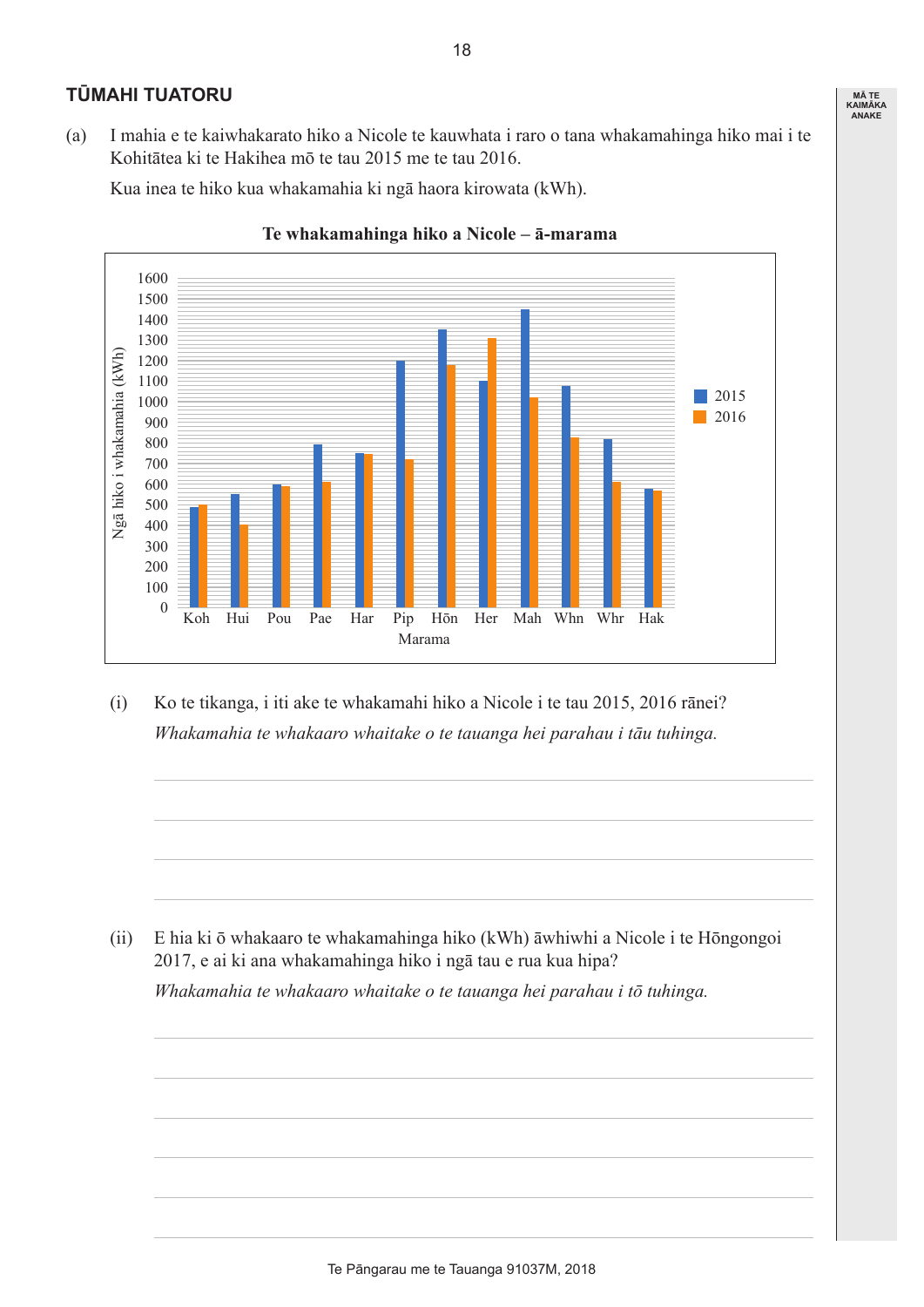| (iii) | Me kōrero mō ētahi atu ia, āhuatanga rānei kei tēnei whakaaturanga o te whakamahinga<br>hiko mō Nicole. |  |  |
|-------|---------------------------------------------------------------------------------------------------------|--|--|
|       | Whakamāramahia mai ngā pūtake pea o ēnei ia, āhuatanga rānei.                                           |  |  |
|       |                                                                                                         |  |  |
|       |                                                                                                         |  |  |
|       |                                                                                                         |  |  |
|       |                                                                                                         |  |  |
|       |                                                                                                         |  |  |
|       |                                                                                                         |  |  |
|       |                                                                                                         |  |  |
|       |                                                                                                         |  |  |
|       |                                                                                                         |  |  |
|       |                                                                                                         |  |  |
|       |                                                                                                         |  |  |
|       |                                                                                                         |  |  |
|       |                                                                                                         |  |  |
|       |                                                                                                         |  |  |
|       |                                                                                                         |  |  |
|       |                                                                                                         |  |  |
|       |                                                                                                         |  |  |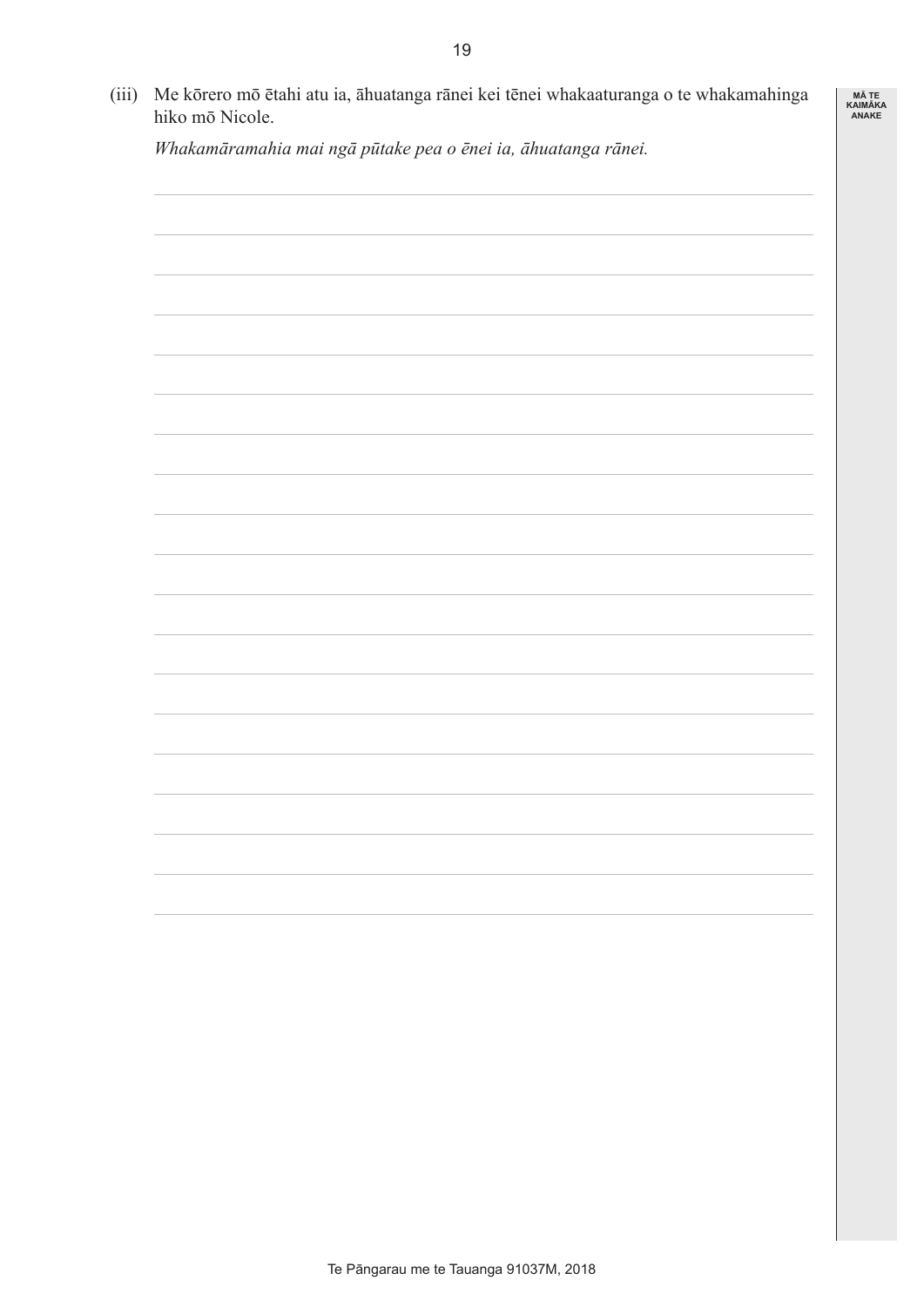### **QUESTION THREE**

(a) Nicole's electricity provider created the graph below of her electricity use from January to December for 2015 and 2016.

 The electricity used is measured in kilowatt hours (kWh).





 (i) Did Nicole tend to use less electricity in 2015 or 2016? *Justify your answer with statistical reasoning.*

 (ii) Approximately how much electricity (kWh) would you have expected Nicole to use in July 2017, based on her usage in the previous two years?

*Justify your answer with statistical reasoning.*

20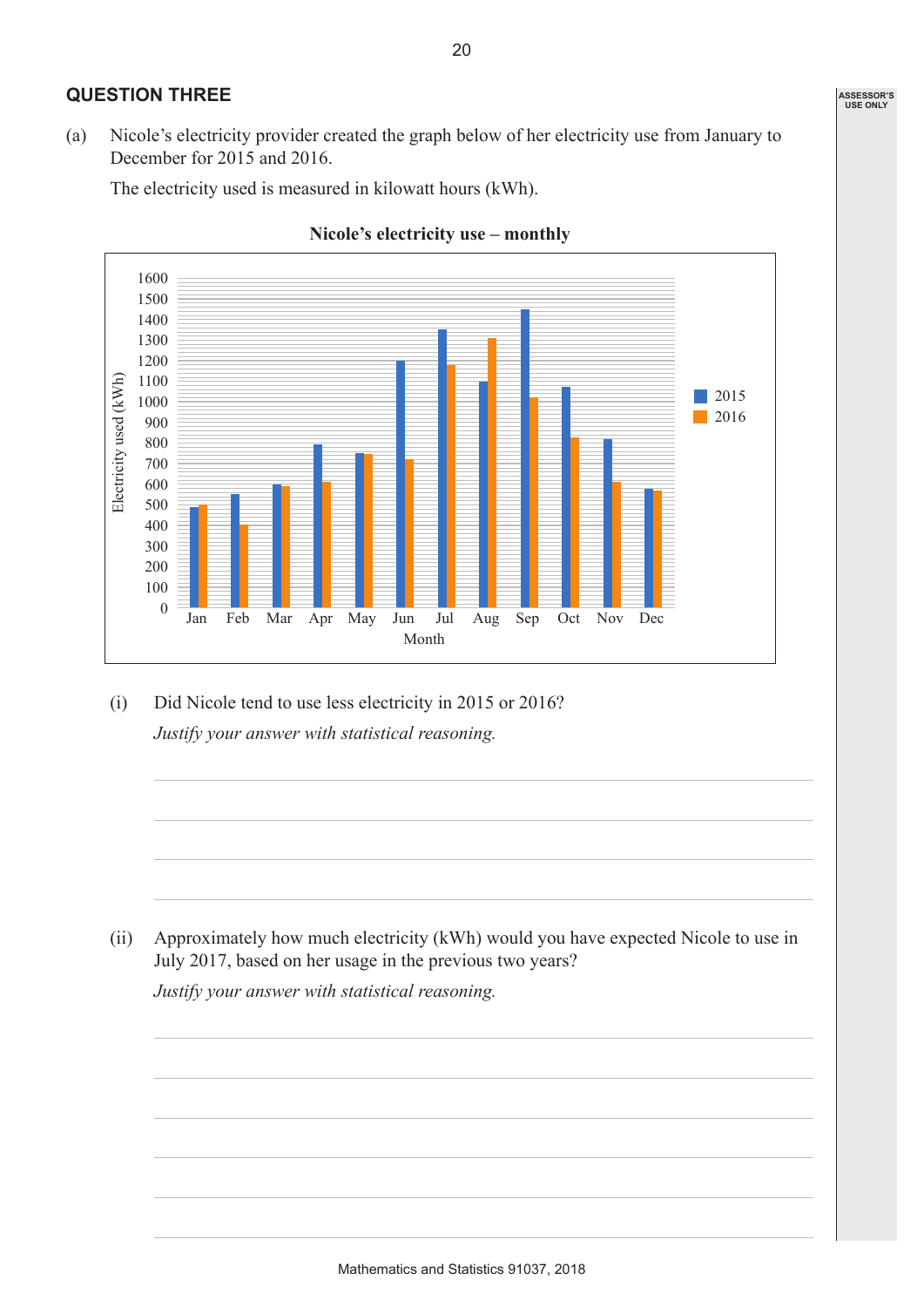| Comment on any other trends or features evident in this display of Nicole's electricity<br>use. |  |
|-------------------------------------------------------------------------------------------------|--|
| Explain what may have caused these trends or features.                                          |  |
|                                                                                                 |  |
|                                                                                                 |  |
|                                                                                                 |  |
|                                                                                                 |  |
|                                                                                                 |  |
|                                                                                                 |  |
|                                                                                                 |  |
|                                                                                                 |  |
|                                                                                                 |  |
|                                                                                                 |  |
|                                                                                                 |  |
|                                                                                                 |  |
|                                                                                                 |  |
|                                                                                                 |  |
|                                                                                                 |  |
|                                                                                                 |  |
|                                                                                                 |  |
|                                                                                                 |  |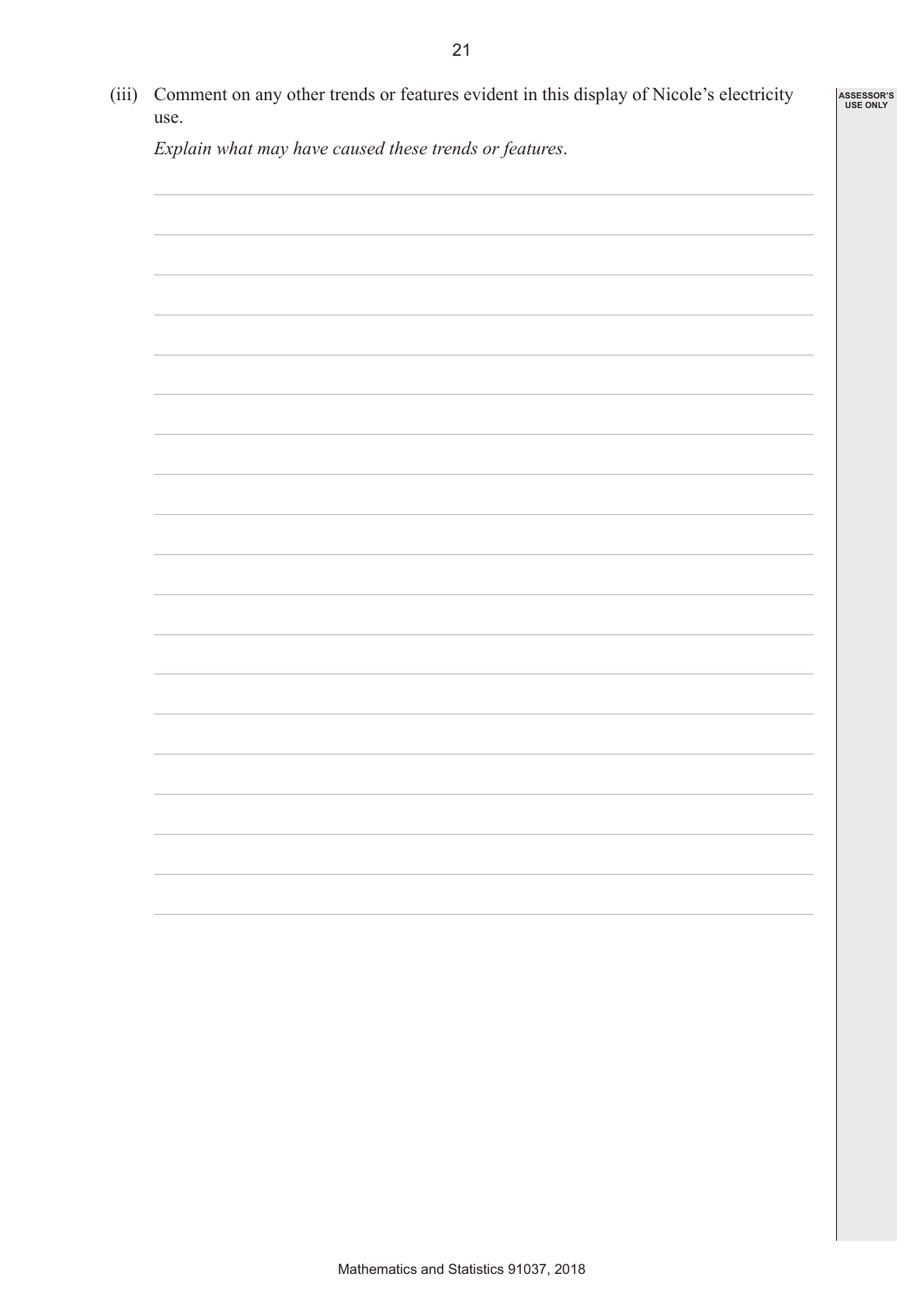(b) E whakaatu ana ngā kauwhata i raro i te whakapetonga hiko toharite (ki te kWh) o tētahi tīpakonga o ngā rohe hiko i Te Ika-ā-Māui e whakatauritea ana ki tētahi tīpakonga o ngā rohe hiko o Te Waipounamu, i te raumati (Hakihea, Kohitātea, Huitanguru hoki) me te takurua (Pipiri, Hōngongoi, Hereturikōkā hoki).



#### **Whakatauritenga o ngā whakapetonga hiko**

 (i) Kei tēhea wāhanga (raumati, takurua rānei) e ōrite ake ana te whakapetonga hiko o ngā rohe hiko i Te Ika-a-Māui me Te Waipounamu?

*Whakamahia te whakaaro whaitake o te tauanga hei parahau i tō tuhinga.*



22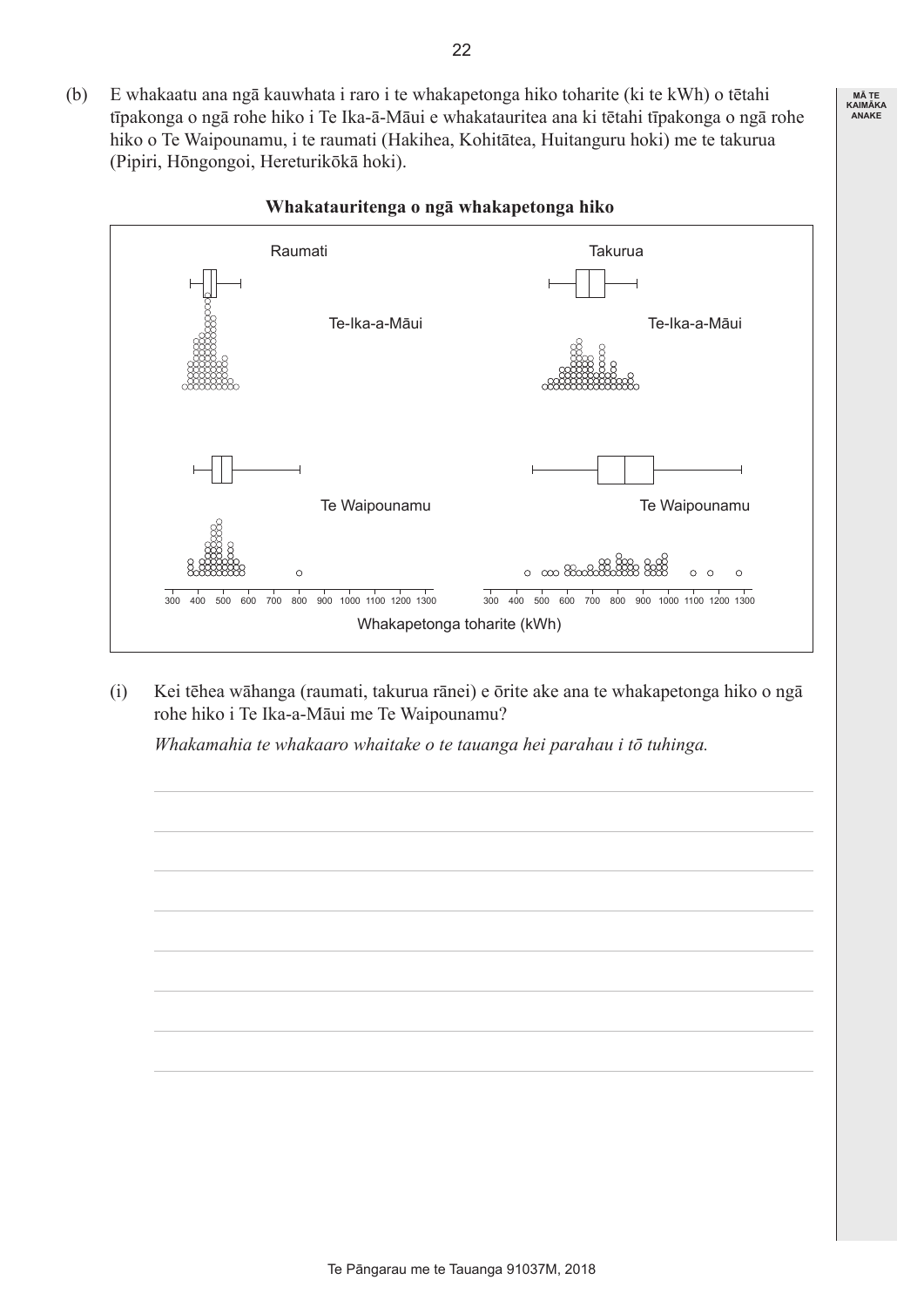

 (ii) Āta whakaahuahia mai ngā āhuatanga nui o te tuaritanga o ngā whakapetonga hiko mō ngā rohe hiko i Te Ika-a-Māui ina whakatauritea ki ngā rohe hiko i Te Waipounamu i te **takurua**.

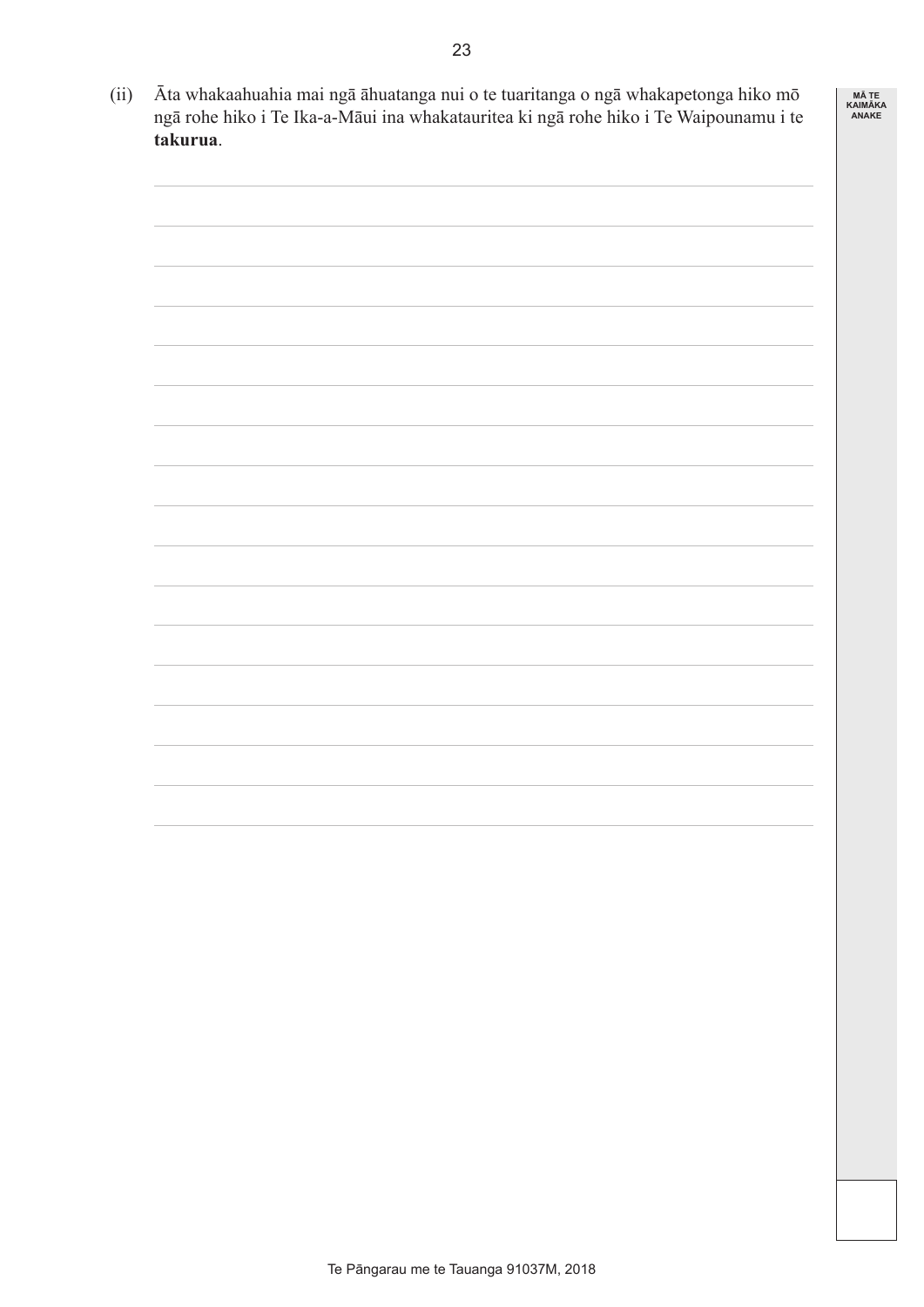(b) The graphs below show the average electricity consumption (in kWh) of a sample of electricity regions in the North Island compared to a sample of electricity regions in the South Island, in summer (December, January and February) and winter (June, July and August).



#### **Comparison of energy consumption**

(i) In which season (summer or winter), is energy consumption for electricity regions more consistent in the North Island and South Island?

*Justify your answer with statistical reasoning.*

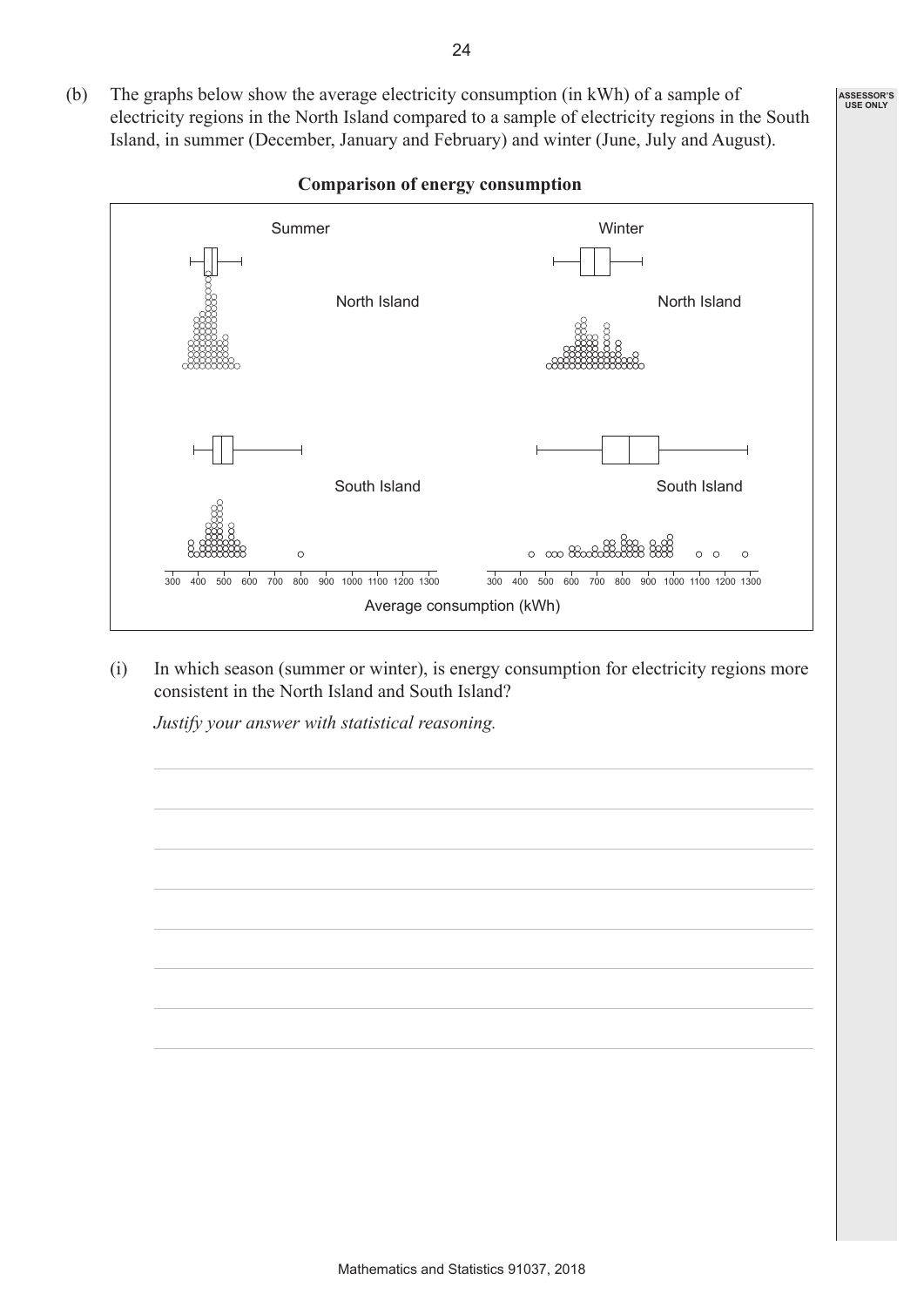| n for    | <b>ASSESSOR'S</b> |
|----------|-------------------|
| n Ioland | <b>USE ONLY</b>   |

| (ii) | Clearly describe any significant features in the distribution of energy consumption for<br>electricity regions in the North Island compared to electricity regions in the South Island |  |  |
|------|----------------------------------------------------------------------------------------------------------------------------------------------------------------------------------------|--|--|
|      | in the winter.                                                                                                                                                                         |  |  |
|      |                                                                                                                                                                                        |  |  |
|      |                                                                                                                                                                                        |  |  |
|      |                                                                                                                                                                                        |  |  |
|      |                                                                                                                                                                                        |  |  |
|      |                                                                                                                                                                                        |  |  |
|      |                                                                                                                                                                                        |  |  |
|      |                                                                                                                                                                                        |  |  |
|      |                                                                                                                                                                                        |  |  |
|      |                                                                                                                                                                                        |  |  |
|      |                                                                                                                                                                                        |  |  |
|      |                                                                                                                                                                                        |  |  |
|      |                                                                                                                                                                                        |  |  |
|      |                                                                                                                                                                                        |  |  |
|      |                                                                                                                                                                                        |  |  |
|      |                                                                                                                                                                                        |  |  |
|      |                                                                                                                                                                                        |  |  |
|      |                                                                                                                                                                                        |  |  |
|      |                                                                                                                                                                                        |  |  |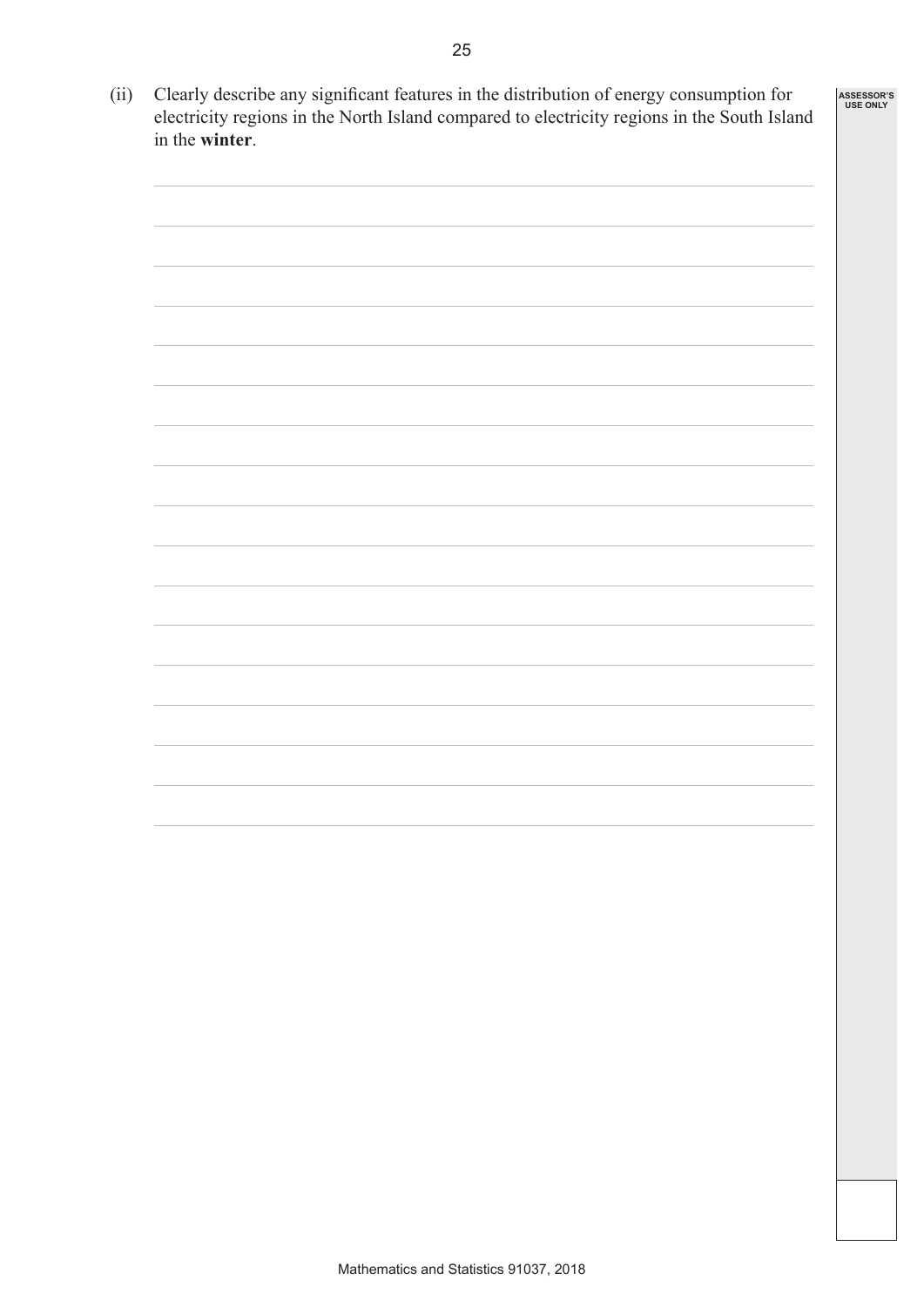| <b>TAU TÜMAHI</b> |  | He whārangi anō ki te hiahiatia.<br>Tuhia te (ngā) tau tūmahi mēnā e tika ana. | MÃ TE<br><b>KAIMÄKA</b><br>ANAKE |  |
|-------------------|--|--------------------------------------------------------------------------------|----------------------------------|--|
|                   |  |                                                                                |                                  |  |
|                   |  |                                                                                |                                  |  |
|                   |  |                                                                                |                                  |  |
|                   |  |                                                                                |                                  |  |
|                   |  |                                                                                |                                  |  |
|                   |  |                                                                                |                                  |  |
|                   |  |                                                                                |                                  |  |
|                   |  |                                                                                |                                  |  |
|                   |  |                                                                                |                                  |  |
|                   |  |                                                                                |                                  |  |
|                   |  |                                                                                |                                  |  |
|                   |  |                                                                                |                                  |  |
|                   |  |                                                                                |                                  |  |
|                   |  |                                                                                |                                  |  |
|                   |  |                                                                                |                                  |  |
|                   |  |                                                                                |                                  |  |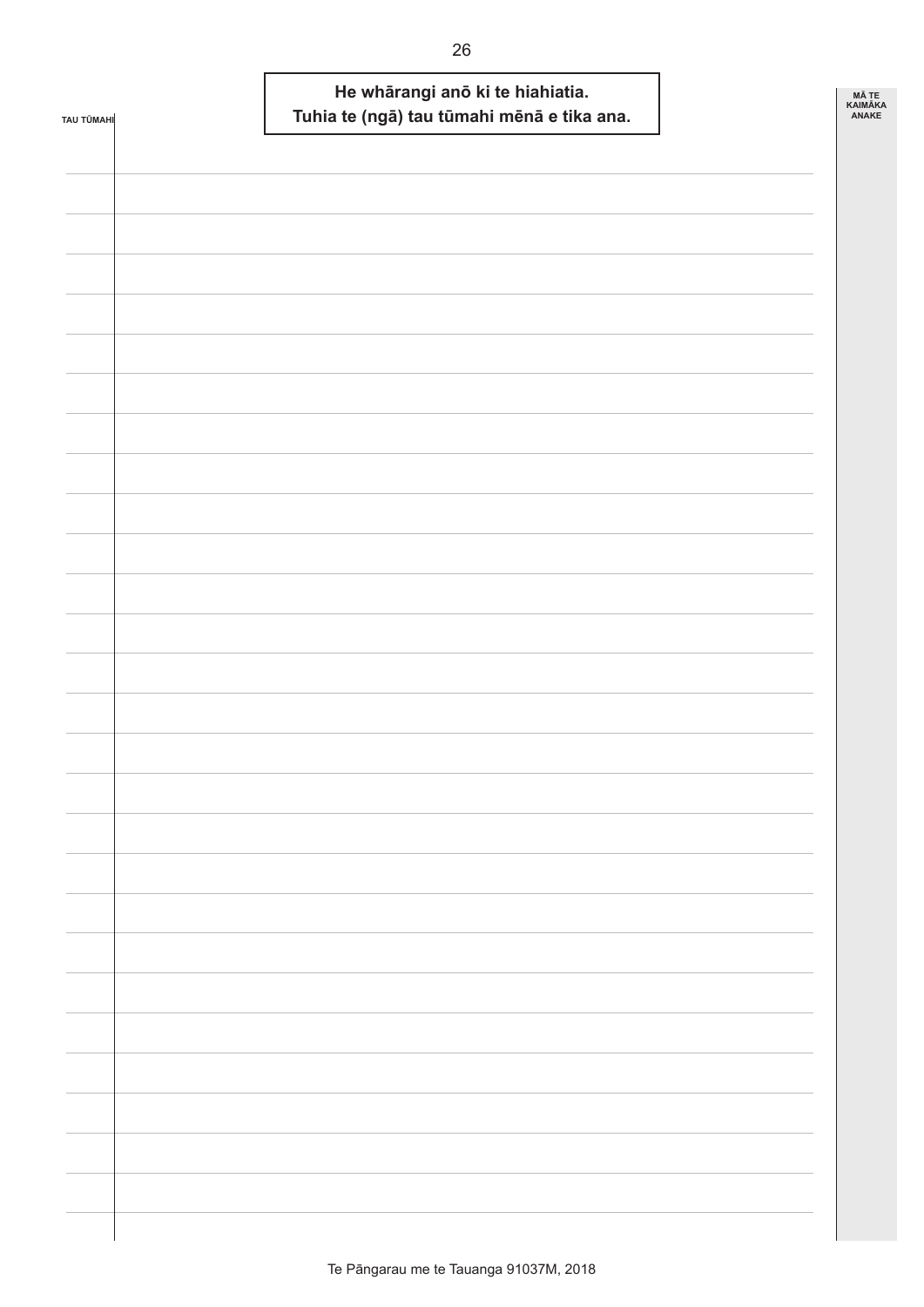| QUESTION<br><b>NUMBER</b> | Extra paper if required.<br>Write the question number(s) if applicable. | ASSESSOR'S<br><b>USE ONLY</b> |
|---------------------------|-------------------------------------------------------------------------|-------------------------------|
|                           |                                                                         |                               |
|                           |                                                                         |                               |
|                           |                                                                         |                               |
|                           |                                                                         |                               |
|                           |                                                                         |                               |
|                           |                                                                         |                               |
|                           |                                                                         |                               |
|                           |                                                                         |                               |
|                           |                                                                         |                               |
|                           |                                                                         |                               |
|                           |                                                                         |                               |
|                           |                                                                         |                               |
|                           |                                                                         |                               |
|                           |                                                                         |                               |
|                           |                                                                         |                               |
|                           |                                                                         |                               |
|                           |                                                                         |                               |
|                           |                                                                         |                               |
|                           |                                                                         |                               |
|                           |                                                                         |                               |
|                           |                                                                         |                               |
|                           |                                                                         |                               |
|                           |                                                                         |                               |
|                           |                                                                         |                               |
|                           |                                                                         |                               |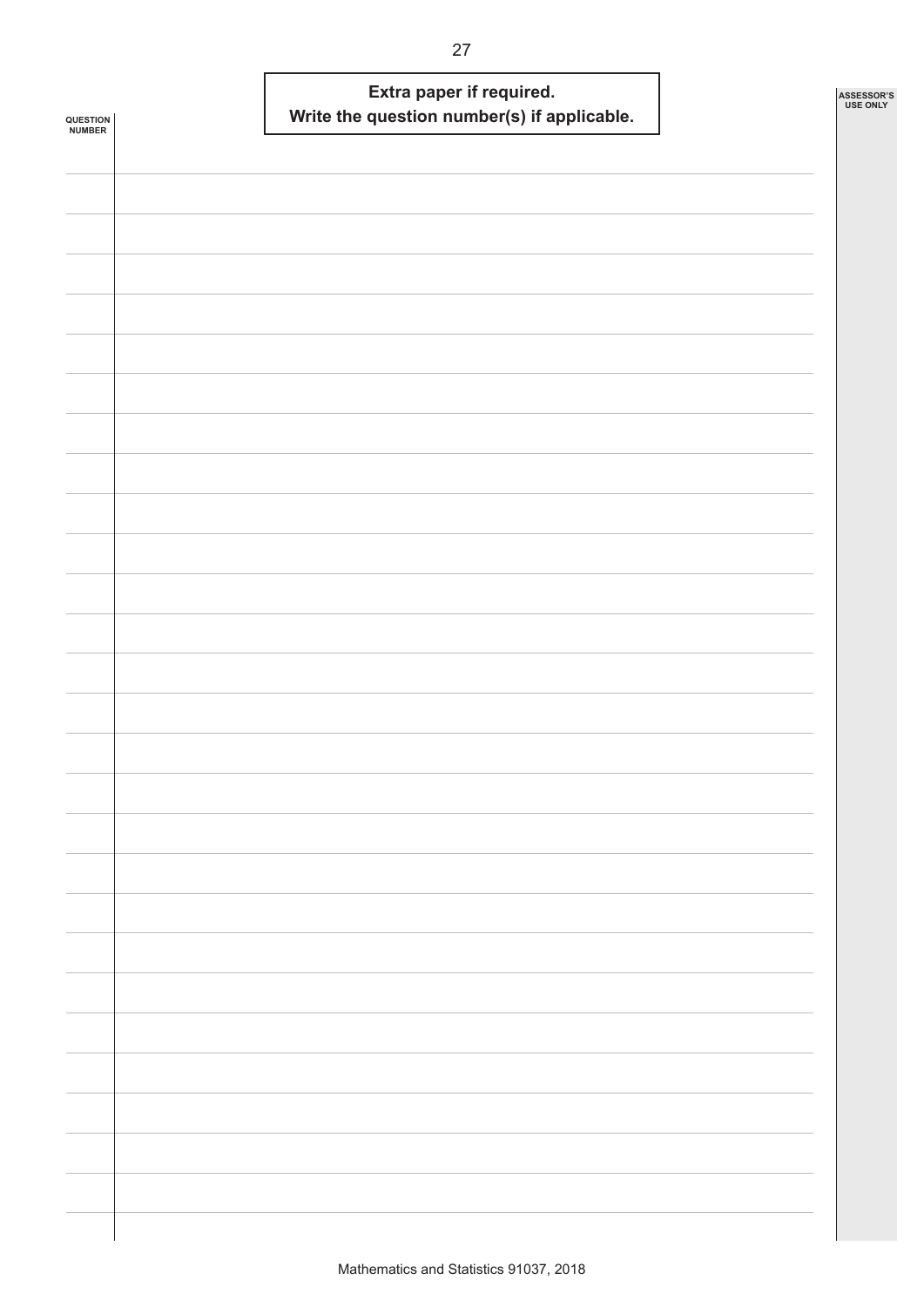| <b>TAU TÜMAHI</b> | He whārangi anō ki te hiahiatia.<br>Tuhia te (ngā) tau tūmahi mēnā e tika ana. | MÃ TE<br>KAIMĀKA<br>ANAKE |
|-------------------|--------------------------------------------------------------------------------|---------------------------|
|                   |                                                                                |                           |
|                   |                                                                                |                           |
|                   |                                                                                |                           |
|                   |                                                                                |                           |
|                   |                                                                                |                           |
|                   |                                                                                |                           |
|                   |                                                                                |                           |
|                   |                                                                                |                           |
|                   |                                                                                |                           |
|                   |                                                                                |                           |
|                   |                                                                                |                           |
|                   |                                                                                |                           |
|                   |                                                                                |                           |
|                   |                                                                                |                           |
|                   |                                                                                |                           |
|                   |                                                                                |                           |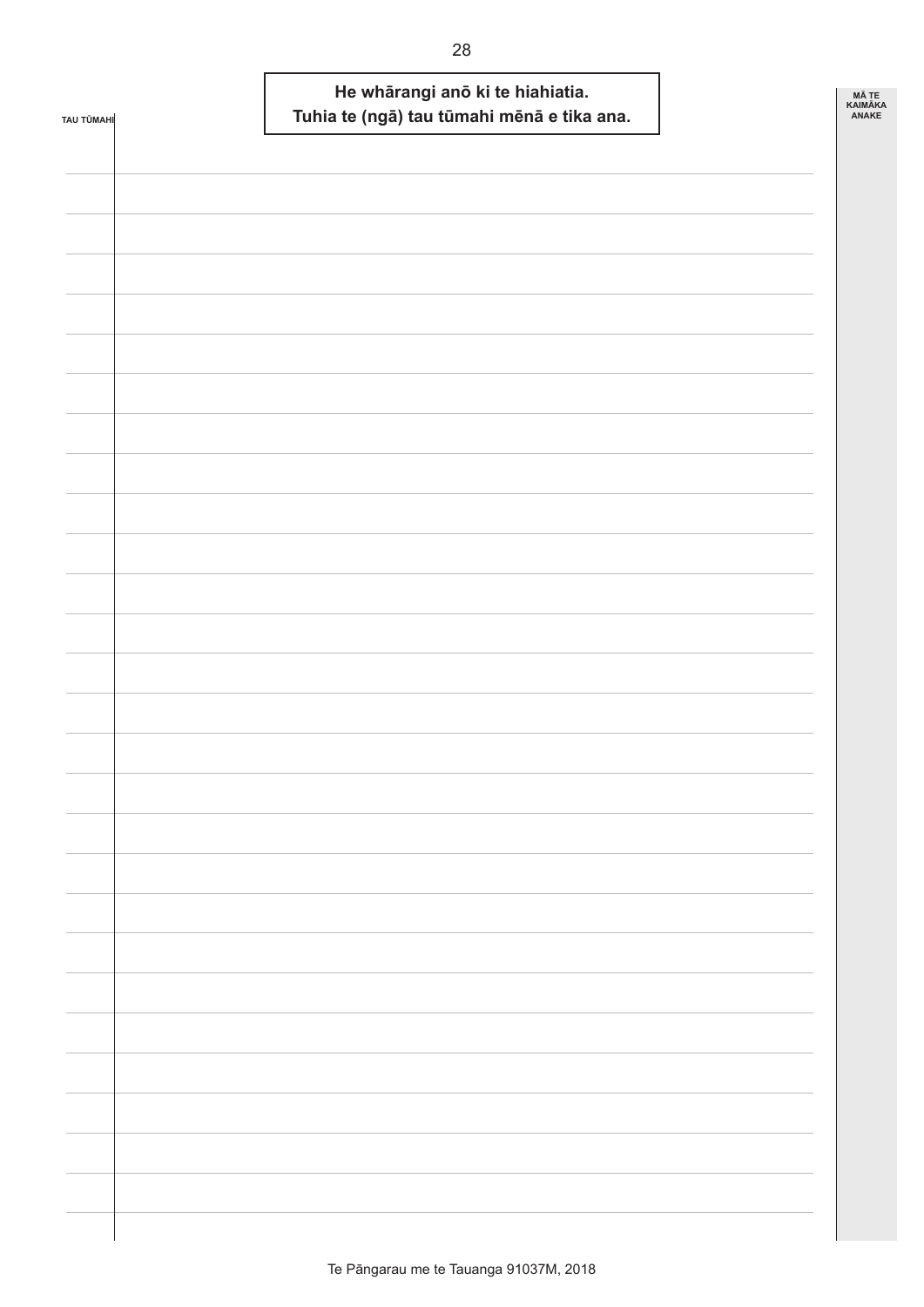| QUESTION<br><b>NUMBER</b> | Extra paper if required.<br>Write the question number(s) if applicable. | ASSESSOR'S<br><b>USE ONLY</b> |
|---------------------------|-------------------------------------------------------------------------|-------------------------------|
|                           |                                                                         |                               |
|                           |                                                                         |                               |
|                           |                                                                         |                               |
|                           |                                                                         |                               |
|                           |                                                                         |                               |
|                           |                                                                         |                               |
|                           |                                                                         |                               |
|                           |                                                                         |                               |
|                           |                                                                         |                               |
|                           |                                                                         |                               |
|                           |                                                                         |                               |
|                           |                                                                         |                               |
|                           |                                                                         |                               |
|                           |                                                                         |                               |
|                           |                                                                         |                               |
|                           |                                                                         |                               |
|                           |                                                                         |                               |
|                           |                                                                         |                               |
|                           |                                                                         |                               |
|                           |                                                                         |                               |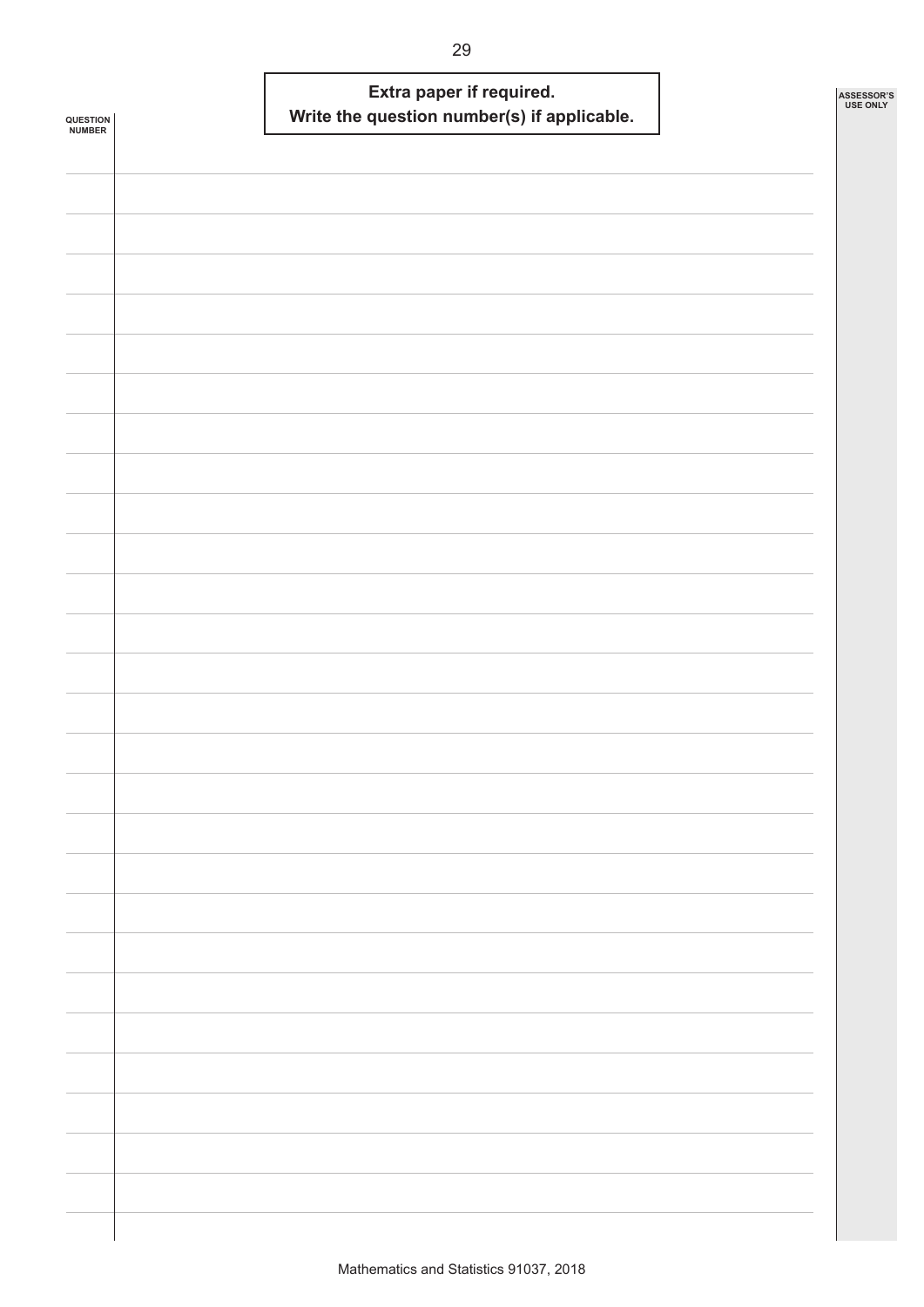| <b>TAU TÜMAHI</b> |  | He whārangi anō ki te hiahiatia.<br>Tuhia te (ngā) tau tūmahi mēnā e tika ana. | MÃ TE<br><b>KAIMÄKA</b><br>ANAKE |  |
|-------------------|--|--------------------------------------------------------------------------------|----------------------------------|--|
|                   |  |                                                                                |                                  |  |
|                   |  |                                                                                |                                  |  |
|                   |  |                                                                                |                                  |  |
|                   |  |                                                                                |                                  |  |
|                   |  |                                                                                |                                  |  |
|                   |  |                                                                                |                                  |  |
|                   |  |                                                                                |                                  |  |
|                   |  |                                                                                |                                  |  |
|                   |  |                                                                                |                                  |  |
|                   |  |                                                                                |                                  |  |
|                   |  |                                                                                |                                  |  |
|                   |  |                                                                                |                                  |  |
|                   |  |                                                                                |                                  |  |
|                   |  |                                                                                |                                  |  |
|                   |  |                                                                                |                                  |  |
|                   |  |                                                                                |                                  |  |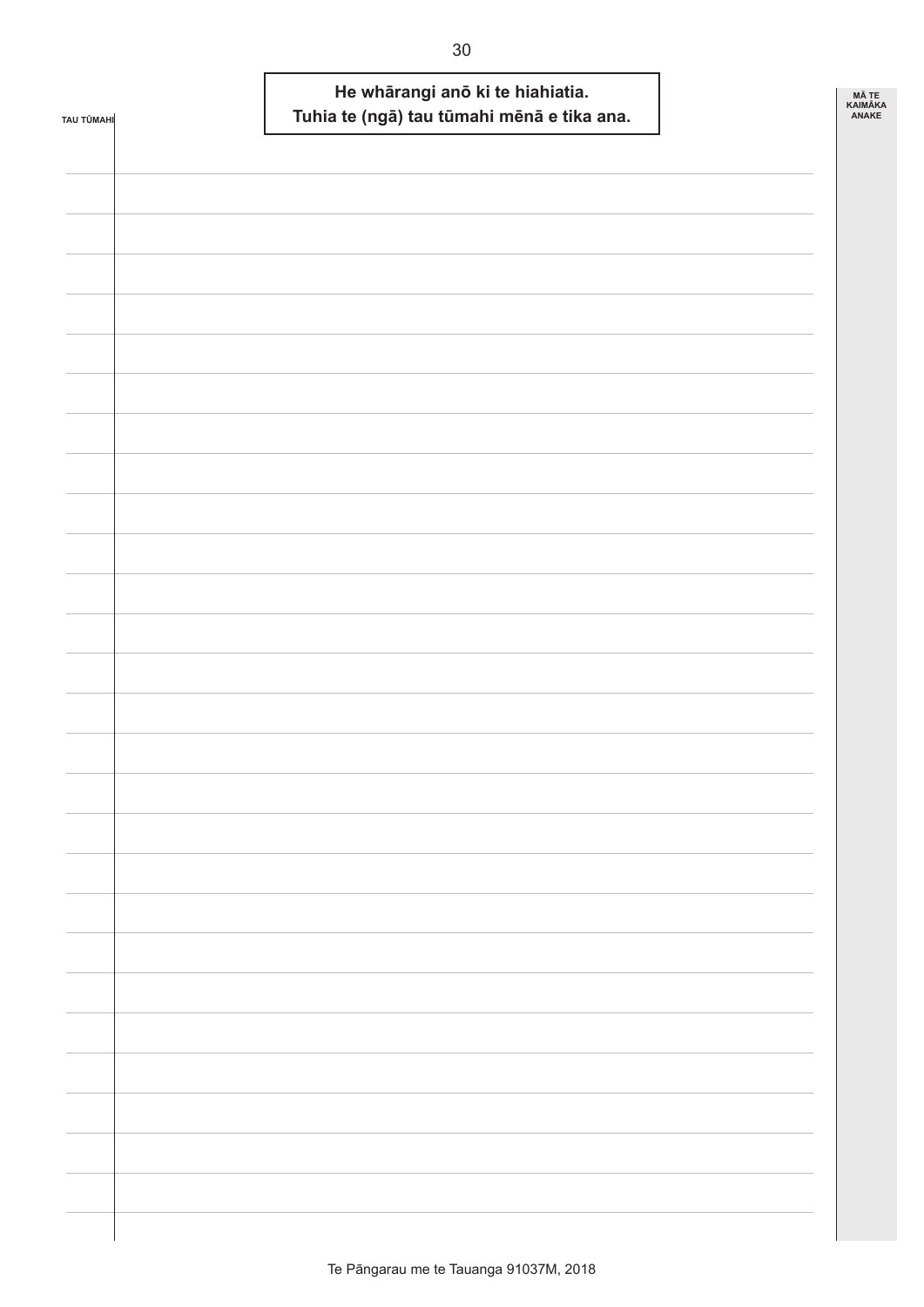| <b>QUESTION<br/>NUMBER</b> | Extra paper if required.<br>Write the question number(s) if applicable. | ASSESSOR'S<br><b>USE ONLY</b> |
|----------------------------|-------------------------------------------------------------------------|-------------------------------|
|                            |                                                                         |                               |
|                            |                                                                         |                               |
|                            |                                                                         |                               |
|                            |                                                                         |                               |
|                            |                                                                         |                               |
|                            |                                                                         |                               |
|                            |                                                                         |                               |
|                            |                                                                         |                               |
|                            |                                                                         |                               |
|                            |                                                                         |                               |
|                            |                                                                         |                               |
|                            |                                                                         |                               |
|                            |                                                                         |                               |
|                            |                                                                         |                               |
|                            |                                                                         |                               |
|                            |                                                                         |                               |
|                            |                                                                         |                               |
|                            |                                                                         |                               |
|                            |                                                                         |                               |
|                            |                                                                         |                               |
|                            |                                                                         |                               |
|                            |                                                                         |                               |
|                            |                                                                         |                               |
|                            |                                                                         |                               |
|                            |                                                                         |                               |
|                            |                                                                         |                               |